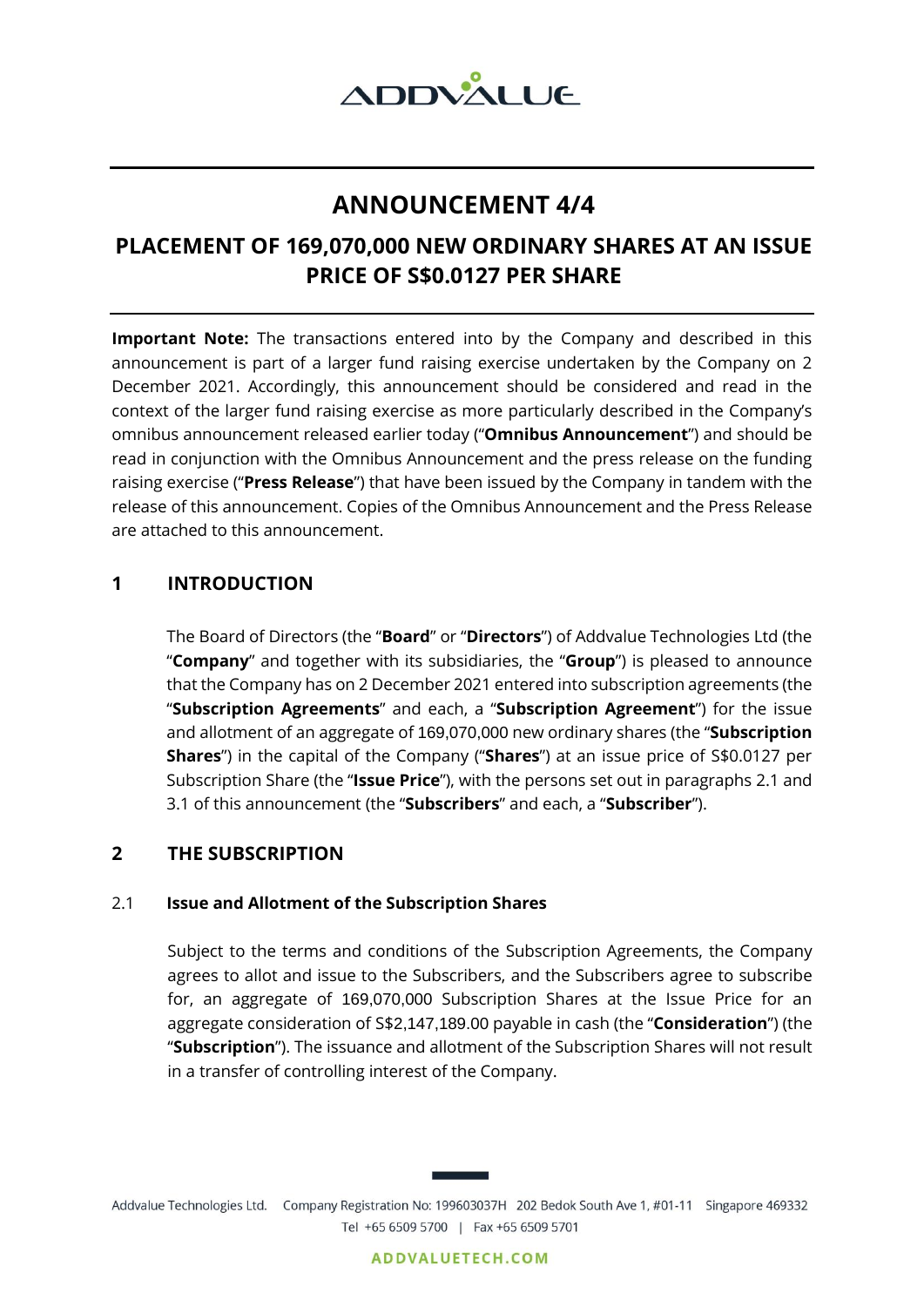Details of the number of Subscription Shares to be subscribed by each Subscriber, the respective consideration to be paid by each Subscriber and details of the shareholding of each Subscriber on completion of the Subscription are set out below:

| <b>Name of Subscribers</b>                                                                                                              | <b>Number of</b><br><b>Subscription</b><br><b>Shares</b> | <b>Consideration</b><br>(S\$) | <b>Subscription</b><br>Shares as % of<br>the Existing<br>Share Capital <sup>(1)</sup> | Subscription<br>Shares as %<br>of the<br><b>Enlarged</b><br><b>Share</b><br>Capital <sup>(2)</sup> | <b>Existing Shares</b><br>held as at the<br>date of this<br>announcement | <b>Total</b><br><b>Shareholding as</b><br>a % of Enlarged<br>Share Capital <sup>(2)</sup> |
|-----------------------------------------------------------------------------------------------------------------------------------------|----------------------------------------------------------|-------------------------------|---------------------------------------------------------------------------------------|----------------------------------------------------------------------------------------------------|--------------------------------------------------------------------------|-------------------------------------------------------------------------------------------|
| <b>Directors of the Company</b>                                                                                                         |                                                          |                               |                                                                                       |                                                                                                    |                                                                          |                                                                                           |
| Dr Chan Kum Lok Colin                                                                                                                   | 4,000,000                                                | 50,800.00                     | 0.18                                                                                  | 0.16                                                                                               | 21,843,300                                                               | 1.07                                                                                      |
| Mr Tan Khai Pang                                                                                                                        | 12,800,000                                               | 162,560.00                    | 0.57                                                                                  | 0.53                                                                                               | 43,401,000                                                               | 2.32                                                                                      |
| Mr Wong Ming Ghee                                                                                                                       | 4,000,000                                                | 50,800.00                     | 0.18                                                                                  | 0.16                                                                                               | 2,000,000                                                                | 0.25                                                                                      |
| Mr Richard John Denny                                                                                                                   | 3,000,000                                                | 38,100.00                     | 0.13                                                                                  | 0.12                                                                                               | 1,500,000                                                                | 0.19                                                                                      |
| Mr Paul C Burke                                                                                                                         | 63,000,000                                               | 800,100.00                    | 2.80                                                                                  | 2.62                                                                                               | 74,726,406                                                               | 5.70                                                                                      |
| <b>Staff of the Group</b>                                                                                                               |                                                          |                               |                                                                                       |                                                                                                    |                                                                          |                                                                                           |
| Ms Lee Soo Hwee                                                                                                                         | 3,000,000                                                | 38,100.00                     | 0.13                                                                                  | 0.12                                                                                               | 3,600,000                                                                | 0.27                                                                                      |
| Mr Tan Kiang Peng                                                                                                                       | 3,600,000                                                | 45,720.00                     | 0.16                                                                                  | 0.15                                                                                               | 8,400,000                                                                | 0.50                                                                                      |
| Mr Ekanayake<br>Mudiyanselage<br>Lakshman Ekanayake                                                                                     | 4,000,000                                                | 50,800.00                     | 0.18                                                                                  | 0.16                                                                                               | 4,600,300                                                                | 0.36                                                                                      |
| Mr Chong Kim Ho                                                                                                                         | 3,000,000                                                | 38,100.00                     | 0.13                                                                                  | 0.12                                                                                               | 1,013,000                                                                | 0.17                                                                                      |
| Mr Tan Suan Yong                                                                                                                        | 1,400,000                                                | 17,780.00                     | 0.06                                                                                  | 0.06                                                                                               | 0                                                                        | 0.06                                                                                      |
| Ms Chow Choi Fun                                                                                                                        | 5,000,000                                                | 63,500.00                     | 0.22                                                                                  | 0.21                                                                                               | 4,564,200                                                                | 0.40                                                                                      |
| Mr Ngo Guan Seng                                                                                                                        | 3,000,000                                                | 38,100.00                     | 0.13                                                                                  | 0.12                                                                                               | 2,086,000                                                                | 0.21                                                                                      |
| Mr Low Boon Leng                                                                                                                        | 4,200,000                                                | 53,340.00                     | 0.19                                                                                  | 0.17                                                                                               | 8,900,000                                                                | 0.54                                                                                      |
| Mr K Kalaivanan                                                                                                                         | 3,500,000                                                | 44,450.00                     | 0.16                                                                                  | 0.14                                                                                               | 3,702,000                                                                | 0.30                                                                                      |
| Mr Lim Han Boon                                                                                                                         | 4,000,000                                                | 50,800.00                     | 0.18                                                                                  | 0.16                                                                                               | 18,915,900                                                               | 0.95                                                                                      |
| Mr Thin Thiam Choy                                                                                                                      | 5,200,000                                                | 66,040.00                     | 0.23                                                                                  | 0.21                                                                                               | 1,490,700                                                                | 0.28                                                                                      |
| <b>Others</b>                                                                                                                           |                                                          |                               |                                                                                       |                                                                                                    |                                                                          |                                                                                           |
| Mr Ooi Kok Rie (a<br>creditor)                                                                                                          | 39,370,000                                               | 499,999.00                    | 1.75                                                                                  | 1.63                                                                                               | 0                                                                        | 1.63                                                                                      |
| Satex Limited or Mr<br>Eyal Joseph Trachtman<br>as the nominee of and<br>trustee of and on<br>behalf of Satex Limited<br>(a consultant) | 3,000,000                                                | 38,100.00                     | 0.13                                                                                  | 0.12                                                                                               | 6,666,666                                                                | 0.40                                                                                      |
| <b>Total</b>                                                                                                                            | 169,070,000                                              | 2,147,189                     | 7.51                                                                                  | 6.99                                                                                               | 207,409,472                                                              | 15.60                                                                                     |

٦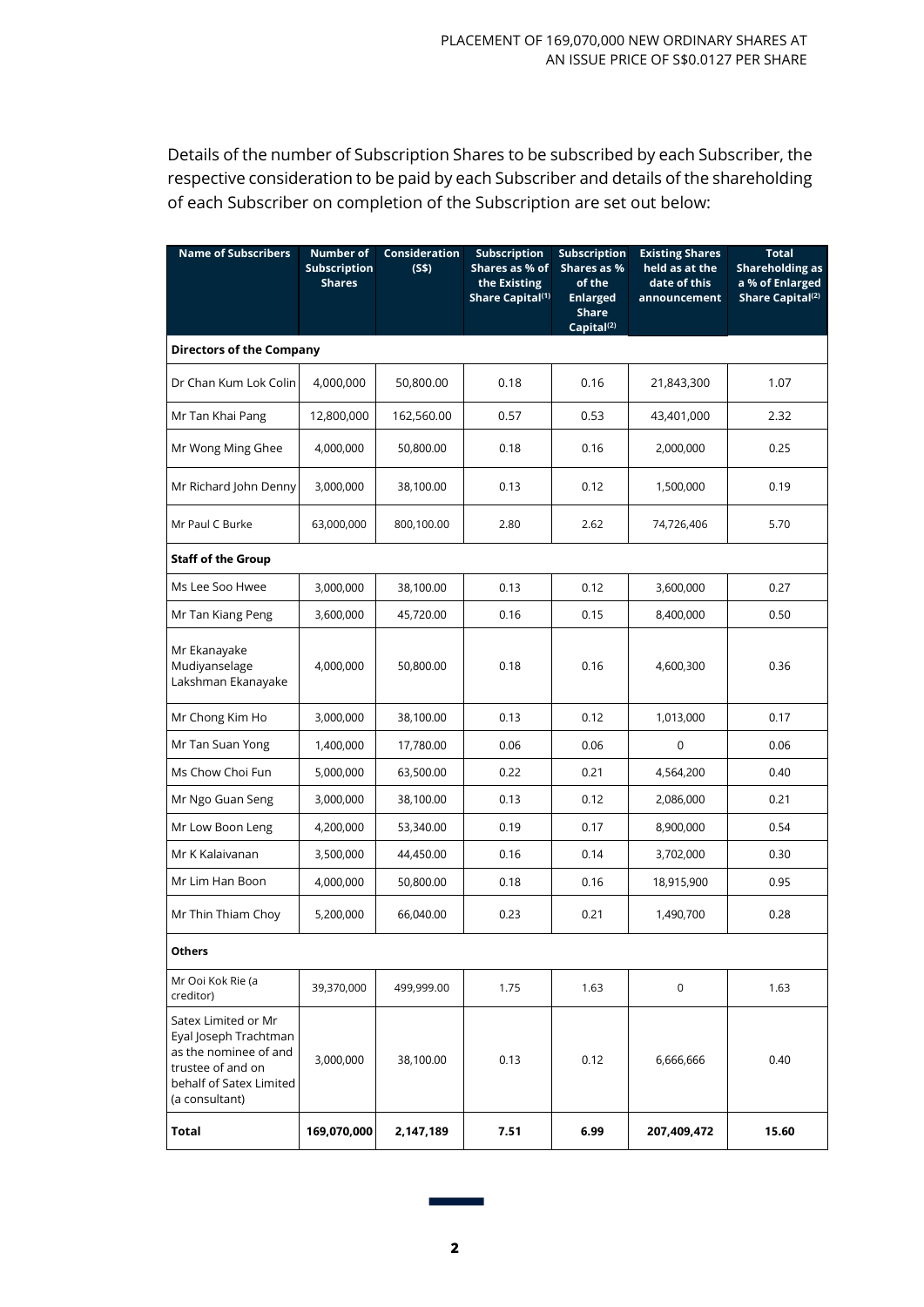#### **Notes:**

- (1) Based on the existing issued and paid-up share capital of the Company as of the date of this announcement comprising 2,248,811,975 Shares (the "**Existing Share Capital**").
- (2) Based on the enlarged issued and paid-up share capital of the Company following and assuming only the allotment and issue of the 169,070,000 Subscription Shares comprising 2,417,881,975 Shares (the "**Enlarged Share Capital**").

## 2.2 **The Issue Price**

The Issue Price represents a discount of approximately 3.79% to the weighted average price ("**VWAP**") for trades done on the Singapore Exchange Securities Trading Limited (the "**SGX-ST**") for the full market day on which the Subscription Agreement was signed. The VWAP is S\$0.0132 per Share.

## 2.3 **Nature of the Subscription Shares**

- 2.3.1 The Subscription Shares shall be issued free from all claims, charges, liens and other encumbrances whatsoever and shall rank *pari passu* in all respects with and carry all rights similar to existing Share(s) except that they will not rank for any dividend, right, allotment or other distributions, the record date for which falls on or before the Completion Date.
- 2.3.2 There is no moratorium imposed on the Subscription Shares.

## 2.4 **Authority to Issue the Subscription Shares**

The Subscription Shares are intended to be issued and allotted pursuant to the approval of shareholders of the Company ("**Shareholders**") to be obtained at an extraordinary general meeting ("**EGM**") of the Company to be convened. The Company will also be seeking the approval of Shareholders at an EGM of the Company for, among others, the issue and allotment of shares to certain of the Subscribers who fall within the categories of persons set out in Rule 812(1) of the Listing Manual of the SGX-ST (the "**Listing Manual**").

#### 2.5 **Conditions Precedent**

Completion of the Subscription shall be condition upon, *inter alia*, the following:

(a) approval in-principle for the listing and quotation of the Subscription Shares on the Official List of the SGX-ST being obtained from the SGX-ST and not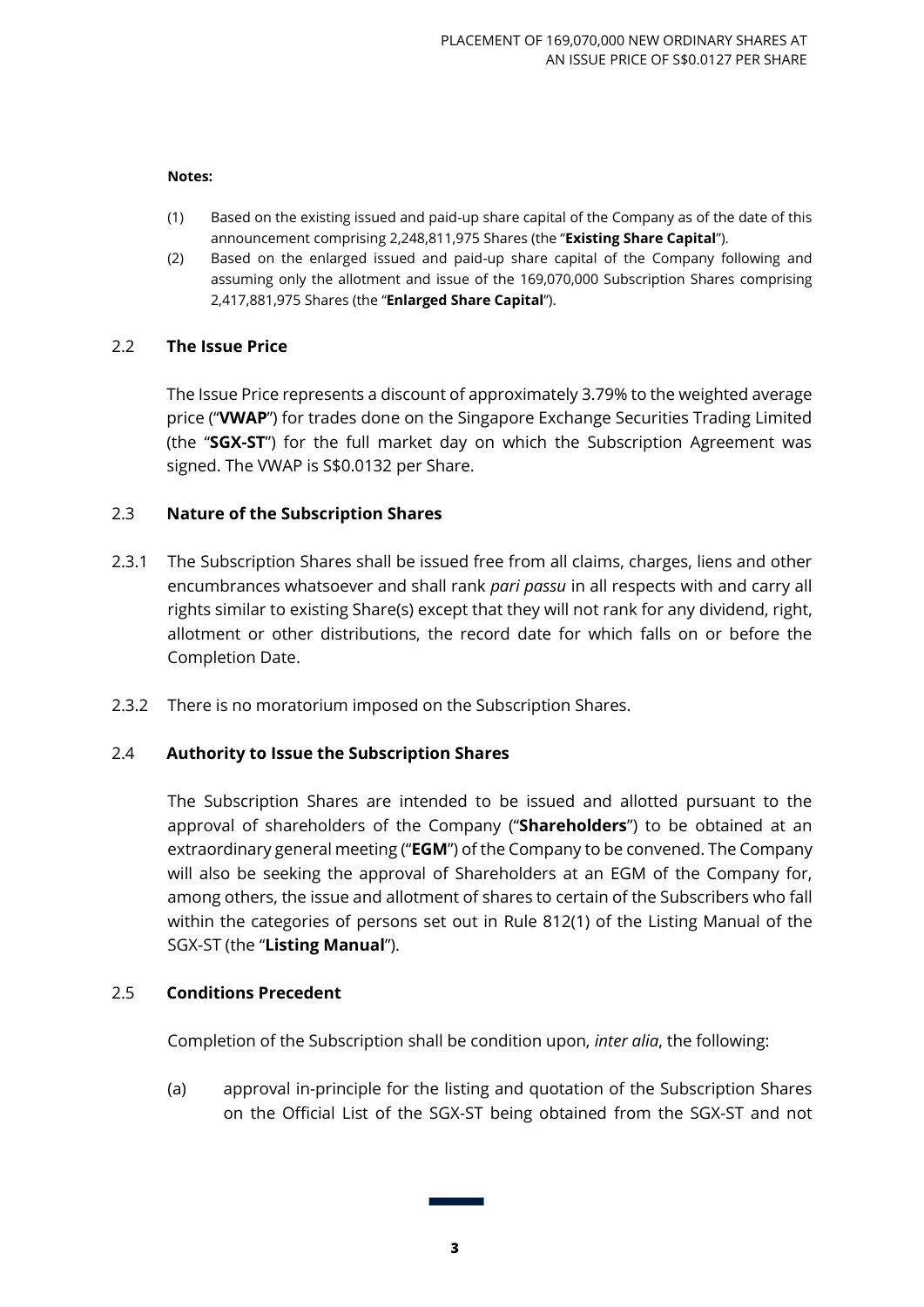revoked or amended and, where such approval is subject to conditions, such conditions being reasonably acceptable to the Subscribers;

- (b) the issue and subscription of the Subscription Shares not being prohibited by any statute, order, rule or regulation promulgated after the date of the Subscription Agreements by any legislative, executive or regulatory body or authority of Singapore which is applicable to the Company;
- (c) the requisite approval of Shareholders being obtained for the issuance of the Subscription Shares at an EGM of the Company to be convened; and
- (d) there having been, as at the Completion Date (as defined below), no occurrence of any event nor the discovery of any fact rendering untrue or incorrect in any material respect any of the warranties contained in the Subscription Agreements if they were repeated on and as of the Completion Date.

Each of the Subscribers may, and upon such terms as it thinks fit, waive (wholly or partially) compliance with any of the conditions set forth in sub-paragraph (d) above and any condition so waived shall be deemed to have been satisfied.

If any of the conditions set forth above is or are not satisfied within four (4) months from the date of the Subscription Agreements, or such other date as the Subscribers and the Company may agree, the obligation of the Company to issue the Subscription Shares and the obligation of the Subscribers to subscribe for the Subscription Shares shall *ipso facto* cease and determine thereafter and neither the Subscribers nor the Company shall have any claim against the other for costs, expenses, damages, losses, compensation or otherwise in respect of the Subscription (except for the liability of the Company for the payment of expenses provided in the Subscription Agreements and the repayment of the Loan).

## 2.6 **Completion**

The completion of the Subscription ("**Completion**") shall take place on the date failing three (3) clear market days after the date on which all the conditions set out in the Subscription Agreement are satisfied or otherwise waived in writing by the relevant party(ies) thereto, which shall not in any case exceed the period of four (4) months from the date of the Subscription Agreements, whichever is earlier, unless specifically agreed in writing between the parties (the "**Completion Date**").

## 2.7 **No Underwriter or Placement Agent**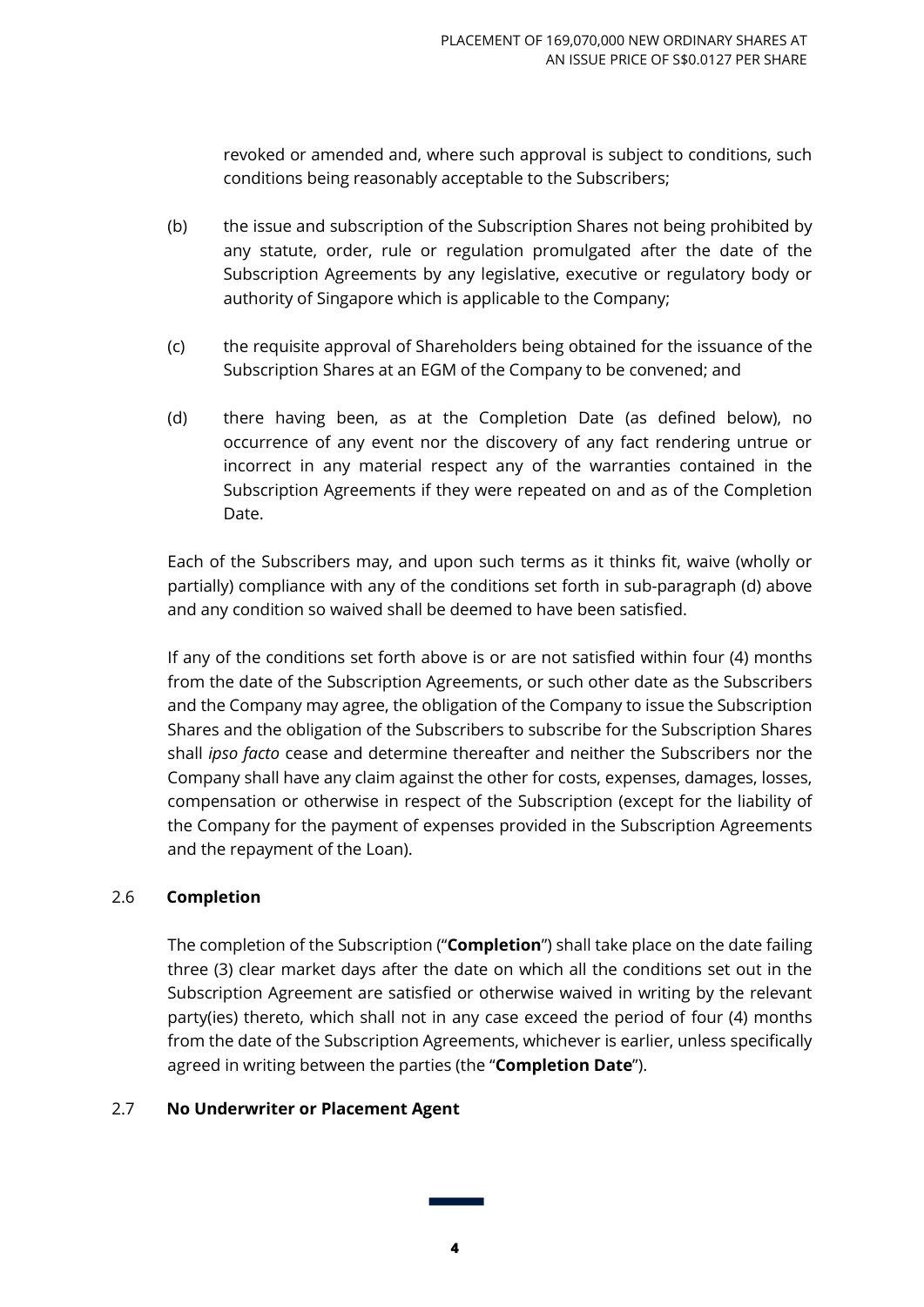The Subscription is not underwritten and no placement agent or introducer has been appointed for the Subscription.

### 2.8 **Private Placement**

There will not be any prospectus or offer information statement issued in connection with the issue of the Subscription Shares as the foregoing will be undertaken pursuant to the exemption under Section 272B of the Securities and Futures Act (Cap. 289) of Singapore.

### 2.9 **Additional Listing Application**

The Company will be making an application to the SGX-ST for the listing and quotation of the Subscription Shares on the Mainboard. The Company will make the necessary announcements once the approval-in-principle for the Subscription Shares has been obtained from the SGX-ST.

### **3 INFORMATION ON THE SUBSCRIBERS**

| <b>Name of Subscriber</b> | <b>Details on the Subscriber</b>                                                                                                                                                                                   | <b>Rationale for</b><br><b>Subscription</b>                                                                  |
|---------------------------|--------------------------------------------------------------------------------------------------------------------------------------------------------------------------------------------------------------------|--------------------------------------------------------------------------------------------------------------|
| Mr Chan Kum Lok<br>Colin  | One of the co-founders of the Group. Dr<br>Chan is currently Chairman and CEO of the<br>Company                                                                                                                    | Personal investment<br>purposes as well as to<br>align interest as a<br>Director with that of the<br>Company |
| Mr Tan Khai Pang          | One of the co-founders of the Group, Mr<br>Tan is currently Chief Operating and<br>Technology Officer of the Company                                                                                               | Personal investment<br>purposes as well as to<br>align interest as a<br>Director with that of the<br>Group   |
| Mr Wong Ming Ghee         | An Independent Non-Executive Director of<br>the Company since 29 September 2021. Mr<br>Wong is also the Chairman of the<br>Nominating Committee and member of the<br>Audit Committee and Remuneration<br>Committee | Personal investment<br>purposes as well as to<br>align interest as a<br>Director with that of the<br>Group   |
| Mr Richard John<br>Denny  | An Independent Non-Executive Director of<br>the Company since May 2018. Mr Denny is<br>also the Chairman of the Audit Committee<br>and Remuneration Committee, and member<br>of the Nominating Committee           | Personal investment<br>purposes as well as to<br>align interest as a<br>Director with that of the<br>Group   |
| Mr Paul C Burke           | A Non-Executive Director of the Company<br>since 29 September 2020                                                                                                                                                 | Personal investment<br>purposes as well as to                                                                |

3.1 Details on the Subscribers and their rationale for subscribing for the Subscription Shares are set out below: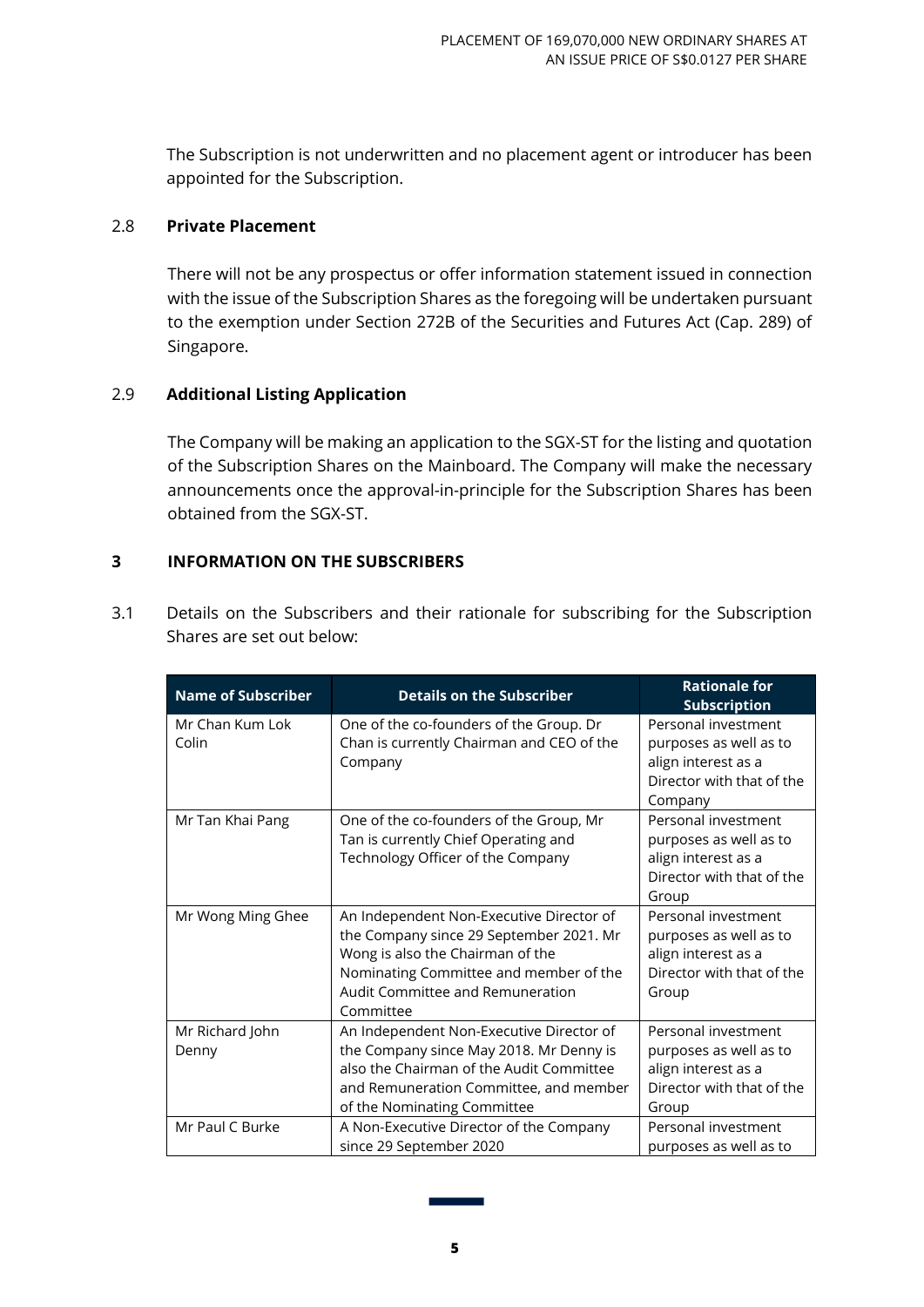| <b>Name of Subscriber</b> | <b>Details on the Subscriber</b>                                      | <b>Rationale for</b>                           |
|---------------------------|-----------------------------------------------------------------------|------------------------------------------------|
|                           |                                                                       | <b>Subscription</b>                            |
|                           |                                                                       | align interest as a                            |
|                           |                                                                       | Director with that of the                      |
|                           |                                                                       | Group<br>Personal investment                   |
| Ms Lee Soo Hwee           | An employee of the Group since 2004. Ms                               |                                                |
|                           | Lee is the Project Manager managing the<br>IDRS projects of the Group | purposes as well as to<br>align interest as an |
|                           |                                                                       | employee with that of                          |
|                           |                                                                       | the Group                                      |
| Mr Tan Kiang Peng         | An employee of the Group since 1996. Mr                               | Personal investment                            |
|                           | Tan Kiang Peng holds the position of                                  | purposes as well as to                         |
|                           | Manager in Hardware Engineering, and he                               | align interest as an                           |
|                           | leads the Hardware Development team. He                               | employee with that of                          |
|                           | is also the Lead Engineer and Project                                 | the Group                                      |
|                           | Manager in charge of the Software Defined                             |                                                |
|                           | Radio module project.                                                 |                                                |
| Mr Ekanayake              | An employee of the Group since 1996. Mr                               | Personal investment                            |
| Mudiyanselage             | Lakshman holds the position of Vice                                   | purposes as well as to                         |
| Lakshman Ekanayake        | President, Product Management, and is                                 | align interest as an                           |
|                           | responsible for design engineering services.                          | employee with that of                          |
|                           |                                                                       | the Group                                      |
| Mr Chong Kim Ho           | An employee of the Group since 2005. Mr                               | Personal investment                            |
|                           | Chong holds the position of Manager,                                  | purposes as well as to                         |
|                           | Software Development Department, and he                               | align interest as an                           |
|                           | leads and oversees the Software                                       | employee with that of                          |
|                           | Development Team.                                                     | the Group                                      |
| Mr Tan Suan Yong          | An employee of the Group since 2020. Mr                               | Personal investment                            |
|                           | Tan holds the position of Senior Manager of                           | purposes as well as to                         |
|                           | Operation, Process and Quality                                        | align interest as an                           |
|                           | Management, and he leads and oversees                                 | employee with that of                          |
|                           | the quality and reliability of the products of<br>the Group           | the Group                                      |
| Ms Chow Choi Fun          | An employee of Group since 2010. Ms Chow                              | Personal investment                            |
|                           | is the Financial Controller of the Company.                           | purposes as well as to                         |
|                           |                                                                       | align interest as an                           |
|                           |                                                                       | employee with that of                          |
|                           |                                                                       | the Group                                      |
| Mr Ngo Guan Seng          | An employee of the Group since 1997. Mr                               | Personal investment                            |
|                           | Ngo holds the position of Manager of Radio                            | purposes as well as to                         |
|                           | Frequency & Antenna Department, and he                                | align interest as an                           |
|                           | leads and oversees the RF & Antenna Design                            | employee with that of                          |
|                           | Team.                                                                 | the Group                                      |
| Mr Low Boon Leng          | An employee of the Group since 2014. Mr                               | Personal investment                            |
|                           | Low holds the position of Manager of                                  | purposes as well as to                         |
|                           | Advance Development Department, and he                                | align interest as an                           |
|                           | leads and oversees the Advance                                        | employee with that of                          |
|                           | Development and Test Development team.                                | the Group                                      |
| Mr K Kalaivanan           | An employee of the Group since 1996. Mr                               | Personal investment                            |
|                           | Kalaivanan holds the position of Vice                                 | purposes as well as to                         |
|                           | President, Head of Solutions Platform, and is                         | align interest as an                           |
|                           | responsible for Integrated Product and                                | employee with that of                          |
|                           | managed services.                                                     | the Group                                      |

÷.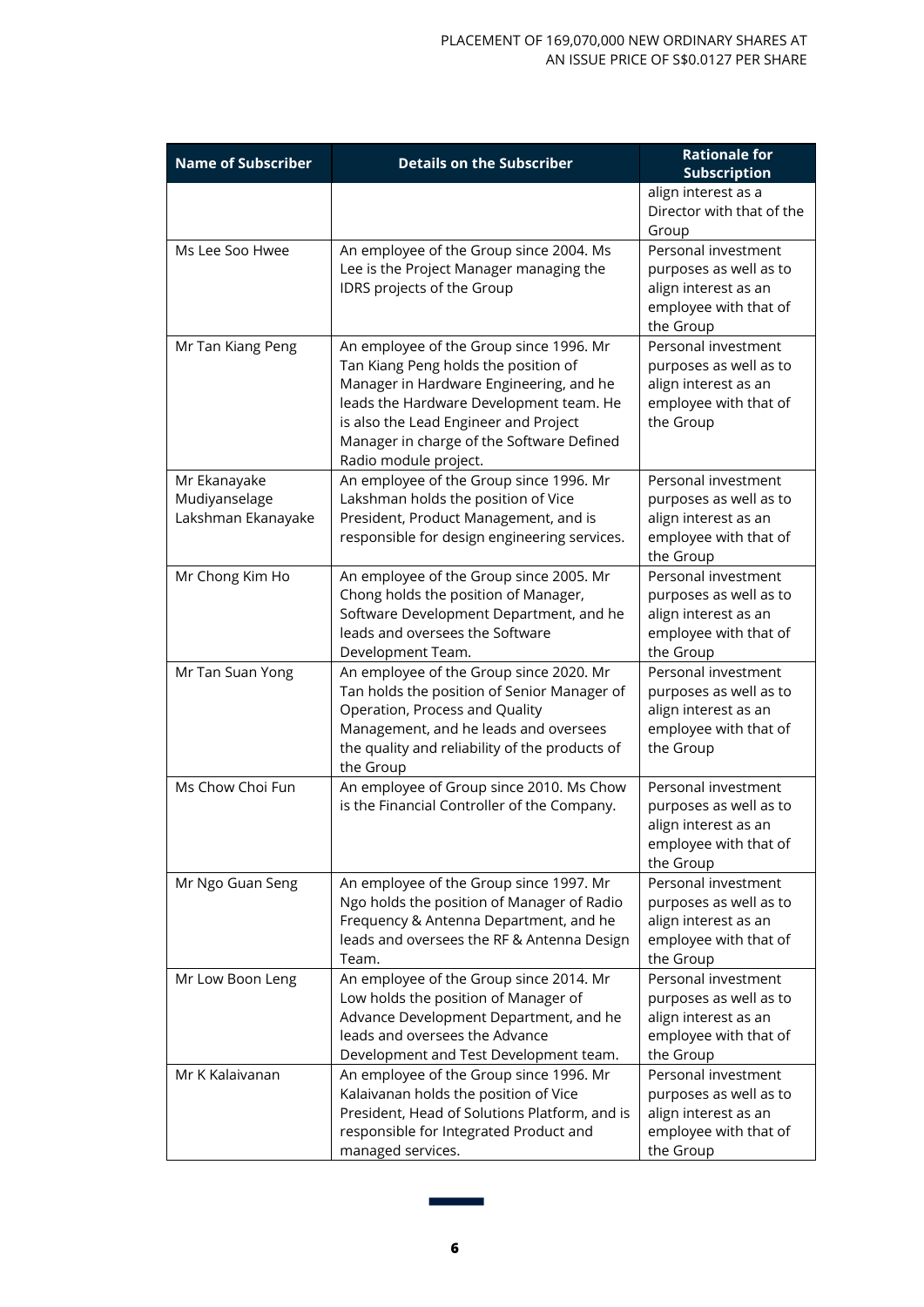| <b>Name of Subscriber</b>                                                                                                | <b>Details on the Subscriber</b>                                                                                                                                                                                                                                                                                                                                                                                                                | <b>Rationale for</b><br><b>Subscription</b>                                                                 |
|--------------------------------------------------------------------------------------------------------------------------|-------------------------------------------------------------------------------------------------------------------------------------------------------------------------------------------------------------------------------------------------------------------------------------------------------------------------------------------------------------------------------------------------------------------------------------------------|-------------------------------------------------------------------------------------------------------------|
| Mr Lim Han Boon                                                                                                          | An employee of Group since 2019. Mr Lim is<br>a non-board Finance Director of the<br>Company.                                                                                                                                                                                                                                                                                                                                                   | Personal investment<br>purposes as well as to<br>align interest as an<br>employee with that of<br>the Group |
| Mr Thin Thiam Choy                                                                                                       | An employee of the Group since 1997. Mr<br>Thin holds the position of Senior Manager of<br>Supply Chain Operations, and he leads and<br>oversees the Supply Chain operations<br>including procurement.                                                                                                                                                                                                                                          | Personal investment<br>purposes as well as to<br>align interest as an<br>employee with that of<br>the Group |
| Mr Ooi Kok Rie                                                                                                           | A business associate and private investor                                                                                                                                                                                                                                                                                                                                                                                                       | Personal investment<br>purposes                                                                             |
| Satex Limited or Mr<br>Eyal Joseph Trachtman<br>as the nominee of and<br>trustee of and on<br>behalf of Satex<br>Limited | A consultant of Addyalue Innovation Pte Ltd<br>("AVI") in respect of the technical and<br>business development of IDRS since 2014.<br>Mr Trachtman is a highly accomplished<br>visionary and innovative leader in the<br>satellite telecommunications sector with<br>more than 25 years of verifiable track record<br>in forming and directing complex<br>telecommunications programs. He was an<br>R&D director in Inmarsat from 2000 to 2009. | Personal investment<br>purposes                                                                             |

- 3.2 Based on the confirmations received from each of the Subscribers and to the best of the Company's knowledge, save as disclosed in this announcement, each of the Subscribers (or its directors or substantial shareholders (if applicable)) does not have any connections (including business relationships) with the Company, its Directors and its substantial Shareholders.
- 3.3 Save in respect of the Subscribers who are also Directors of the Company, each of the Subscribers has confirmed that it is not a person falling within the categories of persons listed in Rule 812 of the Listing Manual of the SGX-ST.
- 3.4 Each of the Subscribers has confirmed that it will not hold the Subscription Shares in trust or as nominee for other persons.

## **4 FINANCIAL EFFECTS**

Please refer to the Omnibus Announcement for the financial effects on Earnings per Share and Net Tangible Asset value per Share.

## **5 RATIONALE AND USE OF PROCEEDS**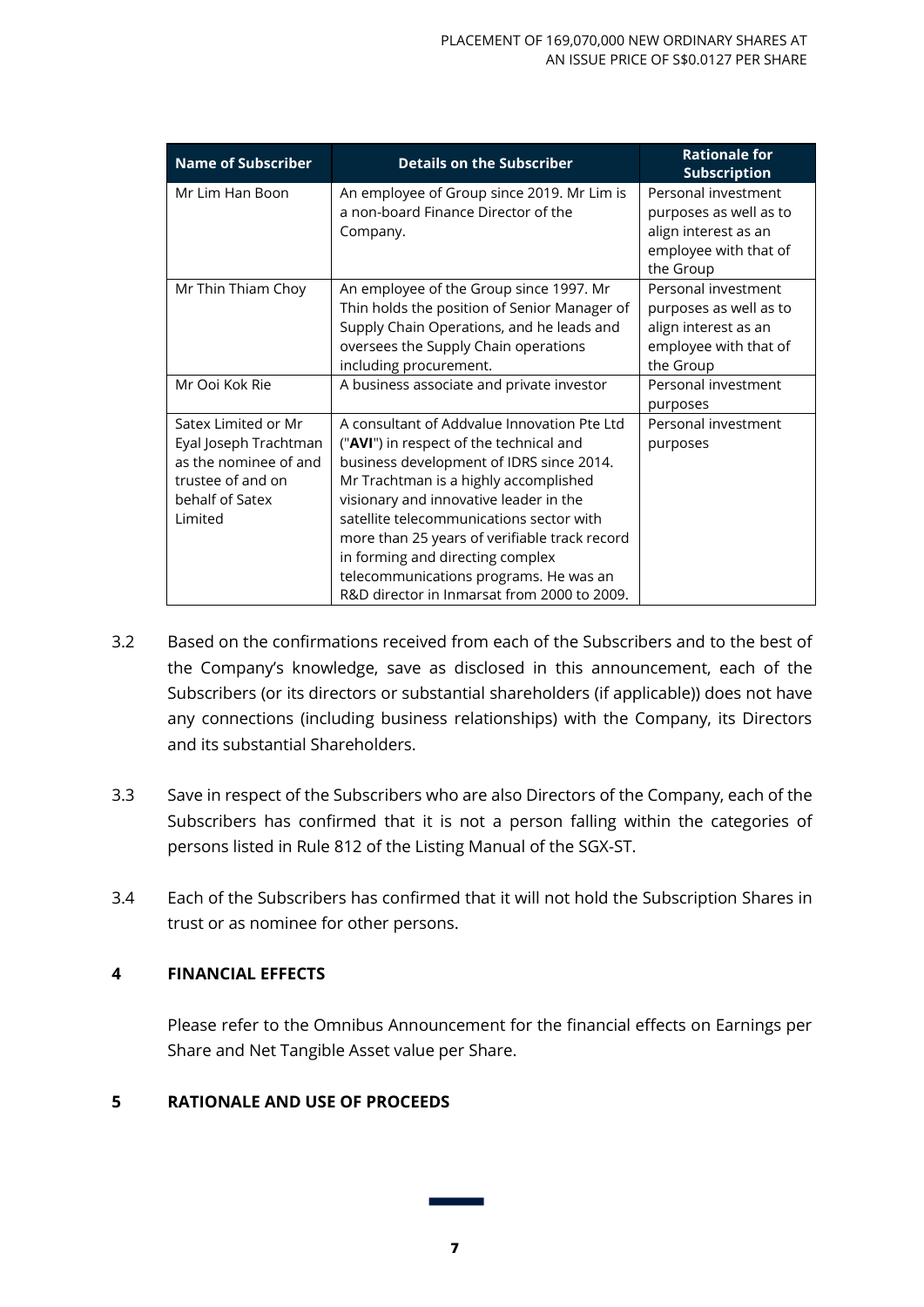- 5.1 The Company has decided to place the Subscription Shares to the Subscribers so as to raise funds to retire borrowings, provide liquidity to the Group's working capital, develop new products and technologies and for business expansion.
- 5.2 Please refer to the Omnibus Announcement for more details on the use of proceeds.

### **6 INTERESTS OF DIRECTORS AND SUBSTANTIAL SHAREHOLDERS**

Save as disclosed in this announcement, none of the Directors and substantial Shareholders has any interests, direct or indirect, in the Subscription, other than through each of their respective shareholding interests, direct and/or indirect, in the Company.

### **7 DOCUMENTS AVAILABLE FOR INSPECTION**

Subject to any applicable control order or regulatory restriction relating to safe distancing which may be issued by the relevant authorities, copies of the Subscription Agreements are available for inspection, strictly by appointment only, at the Company's registered office located at 202 Bedok South Ave 1, #01-11, Singapore 469332 during normal business hours for three (3) months from the date of this announcement. To make an appointment, please send request to [appointment@addvalue.com.sg.](mailto:appointment@addvalue.com.sg)

#### **8 RESPONSIBILITY STATEMENT**

The Directors collectively and individually accept full responsibility for the accuracy of the information given in this announcement and confirm after making all reasonable enquiries, that to the best of their knowledge and belief, this announcement constitutes full and true disclosure of all material facts about the Subscription, the Subscription Shares, the Company and its subsidiaries, and the Directors are not aware of any facts the omission of which would make any statement in this announcement misleading. Where information in the announcement has been extracted from published or otherwise publicly available sources or obtained from a named source, the sole responsibility of the Directors has been to ensure that such information has been accurately and correctly extracted from those sources and/or reproduced in the announcement in its proper form and context.

#### **9 CAUTIONARY STATEMENT**

**Shareholders and potential investors are advised to read this announcement and any further announcements by the Company carefully. Shareholders of the**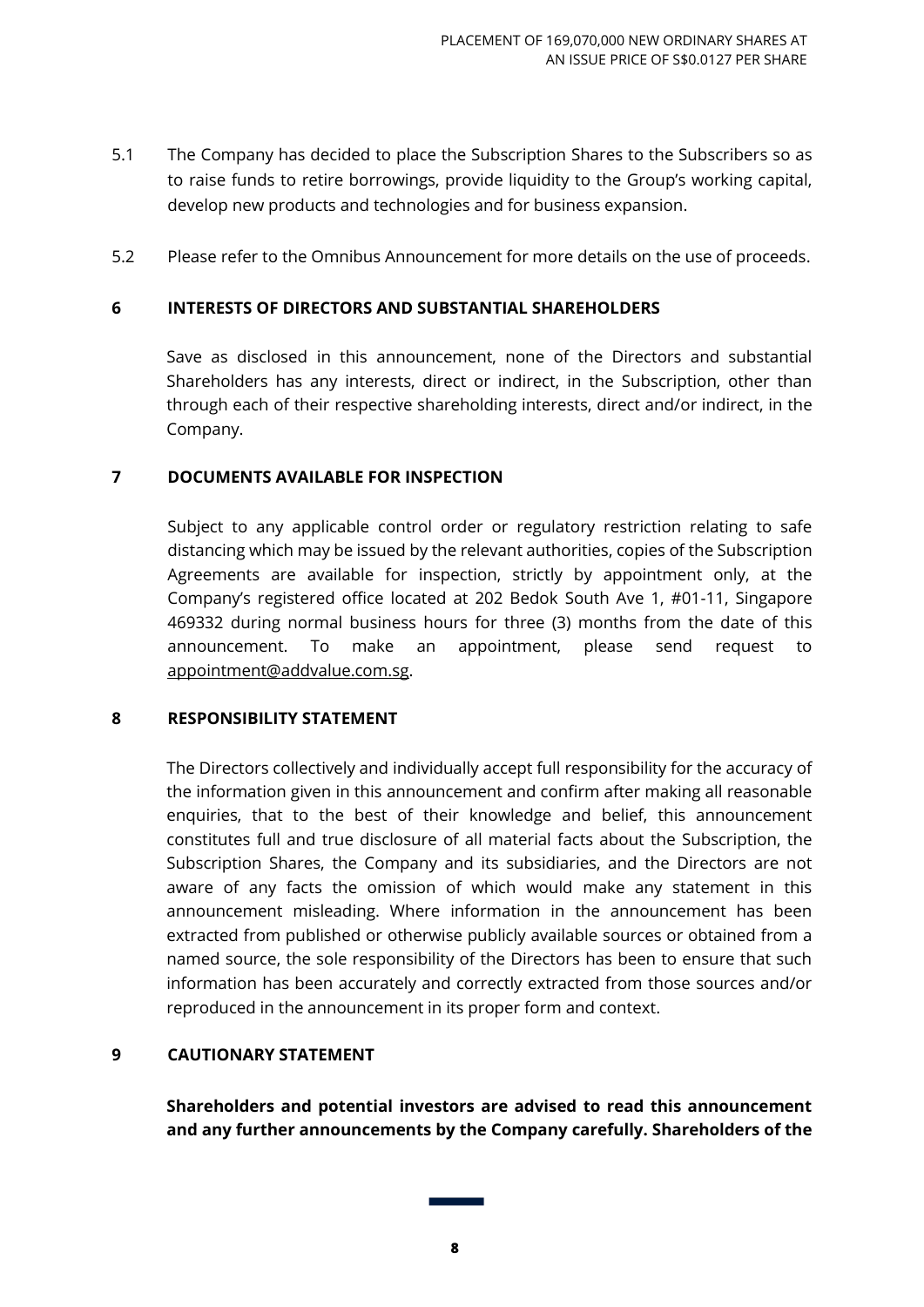**Company are advised to refrain from taking any action in respect of their securities that may be prejudicial to their interests, and to exercise caution when dealing or trading in the securities of the Company. Shareholders and potential investors should consult their stockbrokers, bank managers, solicitors, accountants, tax advisers or other professional advisers if they have any doubt about the actions they should take.**

#### **10 FORWARD LOOKING STATEMENTS**

Some of the statements in this announcement constitute "forward-looking statements" that do not directly or exclusively relate to historical facts. These forwardlooking statements reflect the Group's current intentions, plans, expectations, assumptions and beliefs about future events and are subject to risks, uncertainties and other factors, many of which are outside the Group's control. Important factors that could cause actual results to differ materially from the expectations expressed or implied in the forward-looking statements include known and unknown risks and factors such as general economic and business conditions. Because actual results could differ materially from the Group's intentions, plans, expectations, assumptions and beliefs about the future and any negative impacts arising from these issues will affect the performance of the Group's businesses, undue reliance must not be placed on these statements.

#### **11 FURTHER ANNOUNCEMENTS**

Further announcements will be made by the Company in relation to the Subscription as and when appropriate.

## **BY ORDER OF THE BOARD**

Dr Colin Chan Kum Lok Chairman and CEO

5 December 2021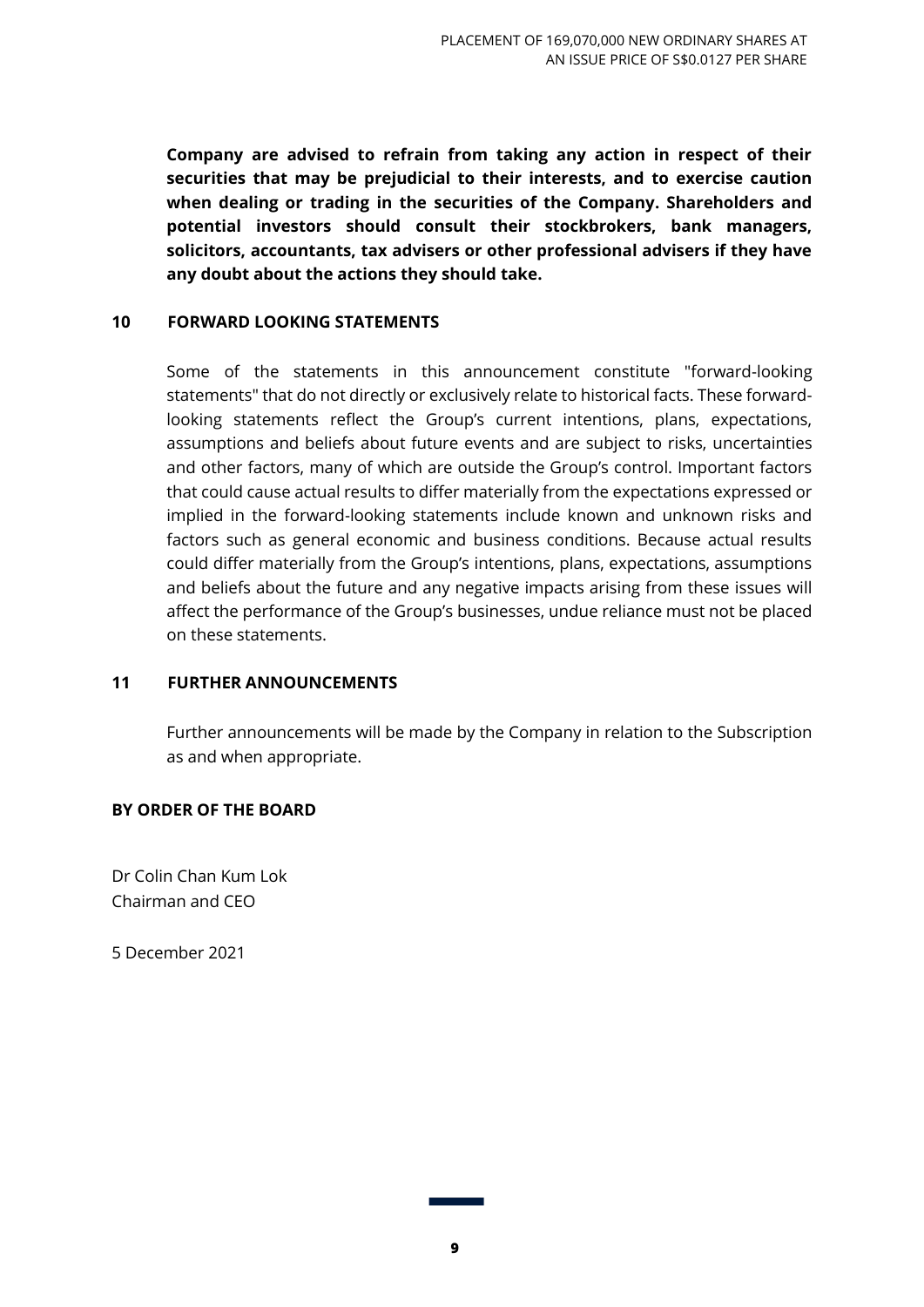

# **OMNIBUS ANNOUNCEMENT**

**in relation to a fund raising exercise undertaken by Addvalue Technologies Ltd. (the "Company") involving:**

- **Proposed Subscription by Economic Development Innovations Singapore Pte. Ltd. of 78,700,000 new ordinary shares of the Company ("Shares") tagged with option to subscribe for a further 315,000,000 new Shares**
- **Proposed Subscription by various New Investors of a total of 185,240,000 new Shares tagged with 185,240,000 warrants convertible into 185,240,000 new Shares upon exercise**
- **Proposed Subscription by Directors, Employees and Business Associates of a total of 169,070,000 new Shares**
- **Proposed Grant of a Right to Mr Cheng Kwee Kiang to subscribe for up to 110,000,000 new Shares**

**each Share to be allotted and issued at an issue price of S\$0.0127**

**Important Note**: The transactions entered into by the Company and described in this announcement constitute the whole of the fund raising exercise that was undertaken by the Company on 2 December 2021. The details of each transaction (including the terms and conditions as well as information and background on each of the investors and subscribers of new securities to be issued by the Company) are set out in the respective stand-alone announcements, appended to this announcement and marked as **Announcement 1/4, Announcement 2/4, Announcement 3/4 and Announcement 4/4** (collectively, "**Transaction Announcements**"). Accordingly, this announcement should be considered and read in conjunction with the Transaction Announcements and the press release on the funding raising exercise ("**Press Release**") that have been issued by the Company in tandem with the release of this announcement.

# **1 INTRODUCTION**

1.1 The Board of Directors (the "**Board**" or "**Directors**") of Addvalue Technologies Ltd (the "**Company**" and together with its subsidiaries, the "**Group**") is pleased to announce that the Company has on 2 December 2021 embarked on and concluded a fund raising exercise that secured conditional commitments from new investors, Directors, employees and business associates to subscribe for a total of **433,010,000** new Shares at an issue price of **S\$0.0127** per Share, raising a total gross proceeds of **S\$5,499,227**

Addvalue Technologies Ltd. Company Registration No: 199603037H 202 Bedok South Ave 1, #01-11 Singapore 469332 Tel +65 6509 5700 | Fax +65 6509 5701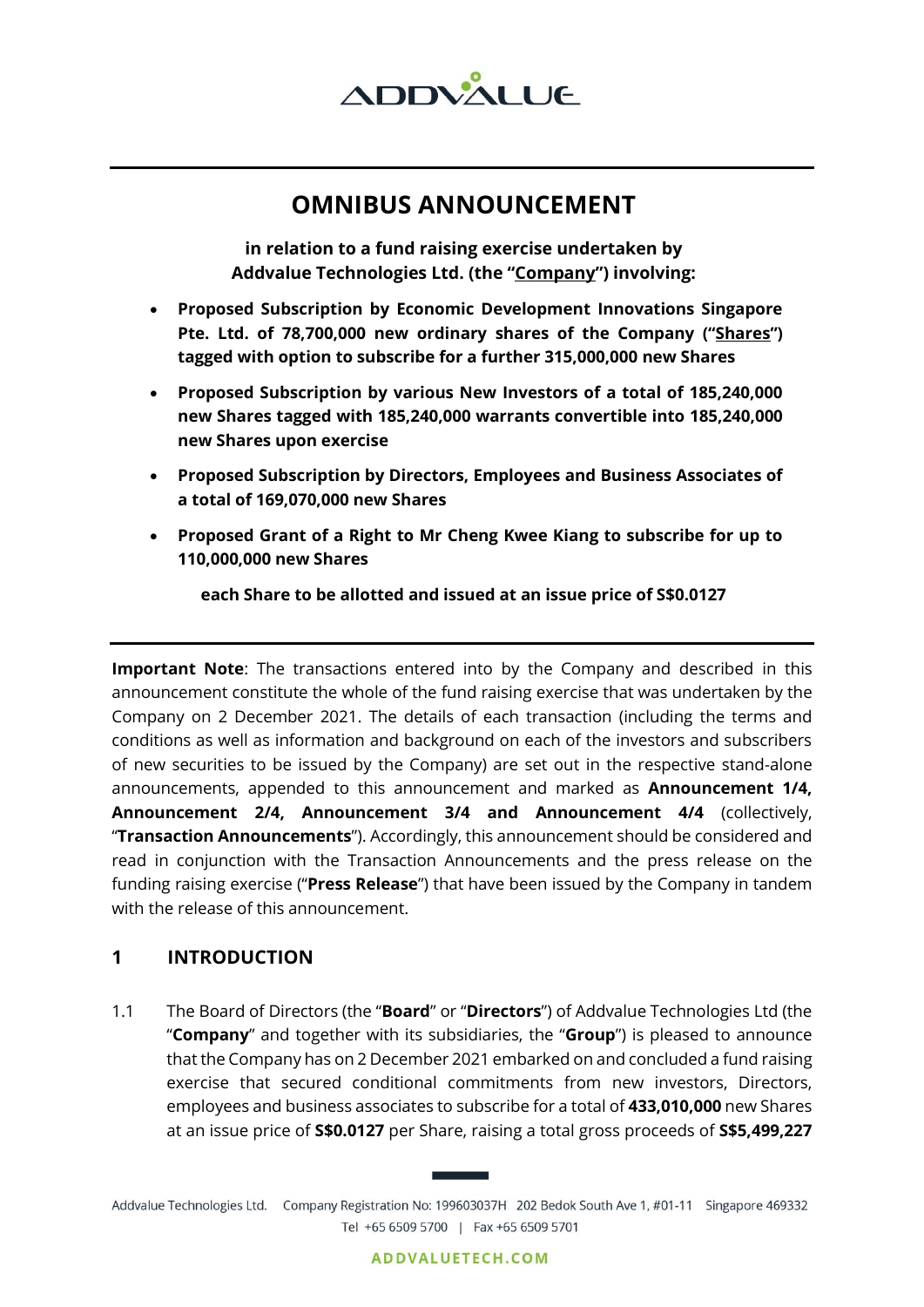("**Conditional Committed Subscriptions**"). In addition, rights to subscribe for up to **610,240,000** new Shares at the same issue price of **S\$0.0127** per Share have been granted in the form of subscription rights and warrants issued free of payment to the new investors, such subscription rights and warrants when exercised in full will raise additional gross proceeds of **S\$7,750,048** ("**Optional Subscriptions**").

In connection with the above-mentioned fund raising, the Company has on 2 December 2021 entered into the following subscription agreements:

- (a) a subscription agreement ("**EDIS Subscription Agreement**") with Economic Development Innovations Singapore Pte. Ltd. ("**EDIS**") for the issue and allotment of 78,700,000 new Shares (the "**EDIS Subscription Shares**");
- (b) a further subscription agreement ("**EDIS Optional Subscription Agreement**") with EDIS, pursuant to which EDIS has been granted the right to subscribe for up to a further 315,000,000 new Shares (the "**EDIS Optional Subscription Shares**");
- (c) various subscription agreements ("**Shares cum Warrants Subscription Agreements**") with a group of new investors (whose identities and background are disclosed in the appended Announcement 2/4) for the issue and allotment of 185,240,000 new Shares (the "**Placement Shares**") and 185,240,000 warrants (the "**Warrants**") (issued free of payment) which when exercised at an exercise price of S\$0.0127 per warrant, are convertible into further 185,240,000 new Shares ("**Warrant Shares**");
- (d) a subscription agreement ("**CKK Optional Subscription Agreement**") with Mr Cheng Kwee Kiang, pursuant to which Mr Cheng has been granted the right to subscribe for up to 110,000,000 new Shares (the "**CKK Optional Subscription Shares**"); and
- (e) various subscription agreements ("**Directors-Employees-Business Associates Subscription Agreements**") with certain Directors, employees and business associates of the Group (whose identities and background are disclosed in the appended Announcement 4/4) for the issue and allotment of 169,070,000 new Shares (the "**Directors-Employees-Business Associates Subscription Shares**").
- 1.2 For the purposes of this announcement:
	- (a) the EDIS Subscription Agreement, EDIS Optional Subscription Agreement, Shares-cum-Warrants Subscription Agreements, CKK Optional Subscription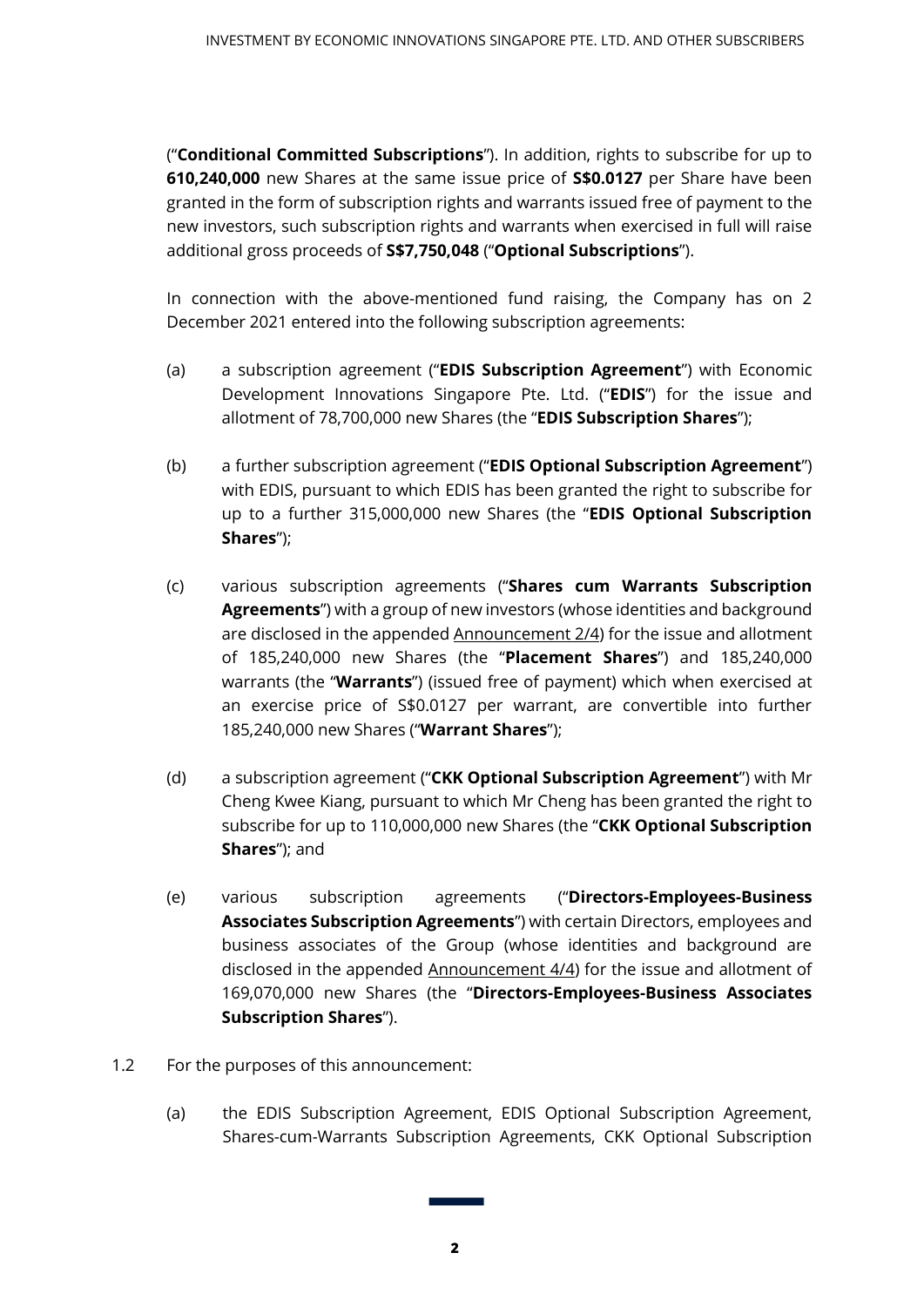Agreement and Directors-Employees-Business Associates Subscription Agreement hereinafter collectively referred to as the "**Subscription Agreements**";

- (b) the EDIS Subscription Shares, the EDIS Optional Subscription Shares, the Placement Shares, the Warrant Shares, the CKK Optional Subscription Shares and the Directors-Employees-Business Associates Subscription Shares are collectively referred to as the "**Subscription Shares**"; and
- (c) the EDIS Optional Subscription Shares, the CKK Optional Subscription Shares and the Warrant Shares are collectively referred to as the "**Optional Subscription Shares**".

# 1.3 **Update on the Proposed Placement of Shares to PT. Tron Asia Pasifik**

The Board would like to further provide an update to the shareholders of the Company ("**Shareholders**") on the proposed placement of 2,340,000,000 new Shares to P.T. Tron Asia Pasifik pursuant to a subscription agreement ("**PT. Tron Subscription Agreement**") that was entered into by the Company and announced on 20 November 2021 (the "**PT. Tron Conditional Placement**"). Further to signing of the PT. Tron Subscription Agreement, the Company received a request for an extension of time for it to fulfil certain key conditions precedent to the PT. Tron Conditional Placement. As the Company would like to conclude its fund raising exercise expeditiously, it revisited some of the potential investors which it has had been in active discussions previously concerning its funding needs. One of such investors, EDIS, responded with a keen interest to be the lead investor in continuing and spearheading the fund raising exercise of the Company. The Company subsequently responded to PT. Tron Asia Pasifik that any funding to be raised from it following the extension sought would need to be renegotiated as a new deal with the PT. Tron Conditional Placement to be terminated for the time being. PT. Tron Pasifik accepted the Company's position and confirmed that it had no objection to the Company admitting EDIS and others as investors and that the PT. Tron Subscription Agreement be terminated by mutual agreement upon admission of the new investors. **Accordingly, the PT. Tron Subscription Agreement has been terminated and neither PT. Tron Asia Pasifik nor the Company will have any claim against the other for costs, expenses, damages, losses, compensation or otherwise in respect of the PT. Tron Placement**.

# **2 THE SUBSCRIPTION SHARES**

2.1 **Issue and Allotment of the Subscription Shares**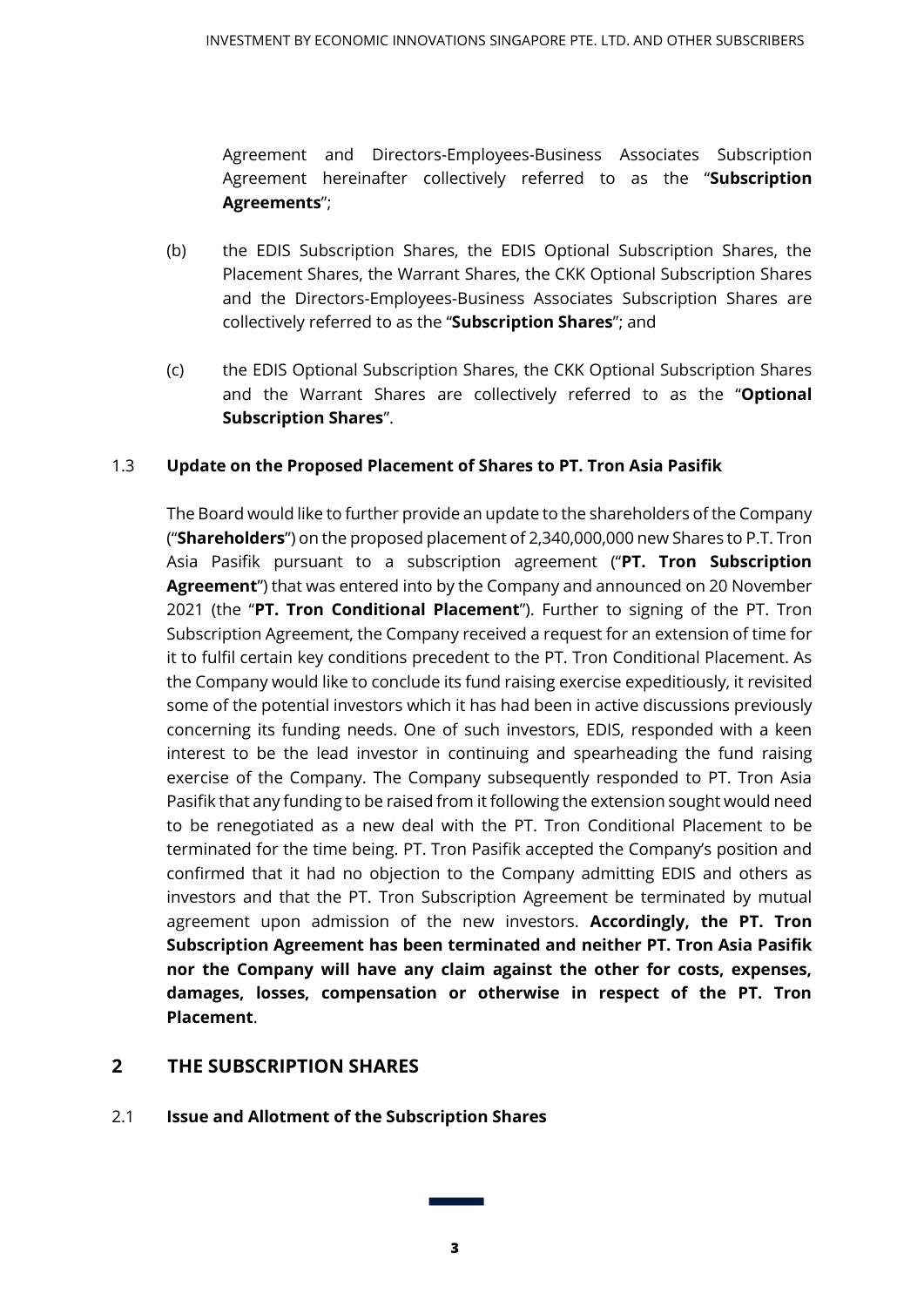Please refer to the Transaction Announcements for details of the Subscription Shares to be allotted and issued pursuant to the respective Subscription Agreements.

The Subscription Shares (including and excluding the Optional Subscription Shares) expressed as percentages of the Existing Share Capital<sup>(1)</sup> and of the Enlarged Share Capital $^{(2)}$  are as follows:

Assuming only the Subscription Shares (other than the Optional Subscription Shares) are allotted and issued:

| <b>Number of</b><br><b>Subscription</b><br><b>Shares</b><br>(excluding<br><b>Optional</b><br><b>Subscription</b><br>Shares) | <b>Subscription Shares</b><br><b>(excluding Optional</b><br><b>Subscription Shares) as a %</b><br>of the Existing Share<br>Capital <sup>(1)</sup> | <b>Subscription Shares</b><br><b>(excluding Optional</b><br><b>Subscription Shares) as a</b><br>% of the Enlarged Share<br>Capital <sup>(2)</sup> |
|-----------------------------------------------------------------------------------------------------------------------------|---------------------------------------------------------------------------------------------------------------------------------------------------|---------------------------------------------------------------------------------------------------------------------------------------------------|
| 433,010,000                                                                                                                 | 19.25%                                                                                                                                            | 16.15%                                                                                                                                            |

#### **Notes:**

- (1) Based on the existing issued and paid-up share capital of the Company as of the date of this announcement comprising 2,248,811,975 Shares (the "**Existing Share Capital**").
- (2) Based on the enlarged issued and paid-up share capital of the Company following and assuming the allotment and issue of all the Subscription Shares comprising 2,681,821,975 Shares (the "**Enlarged Share Capital**").

Assuming all Subscription Shares (i.e., including the Optional Subscription Shares) are allotted and issued:

| <b>Number of</b>    | <b>Subscription Shares as a %</b> | <b>Subscription Shares as a %</b> |
|---------------------|-----------------------------------|-----------------------------------|
| <b>Subscription</b> | of the Existing Share             | of the Enlarged Share             |
| <b>Shares</b>       | Capital $(1)$                     | $ $ Capital <sup>(2)</sup>        |
| 1,043,250,000       | 46.39%                            | 31.69%                            |

#### **Notes:**

(1) Based on the existing issued and paid-up share capital of the Company as of the date of this announcement comprising 2,248,811,975 Shares (the "**Existing Share Capital**").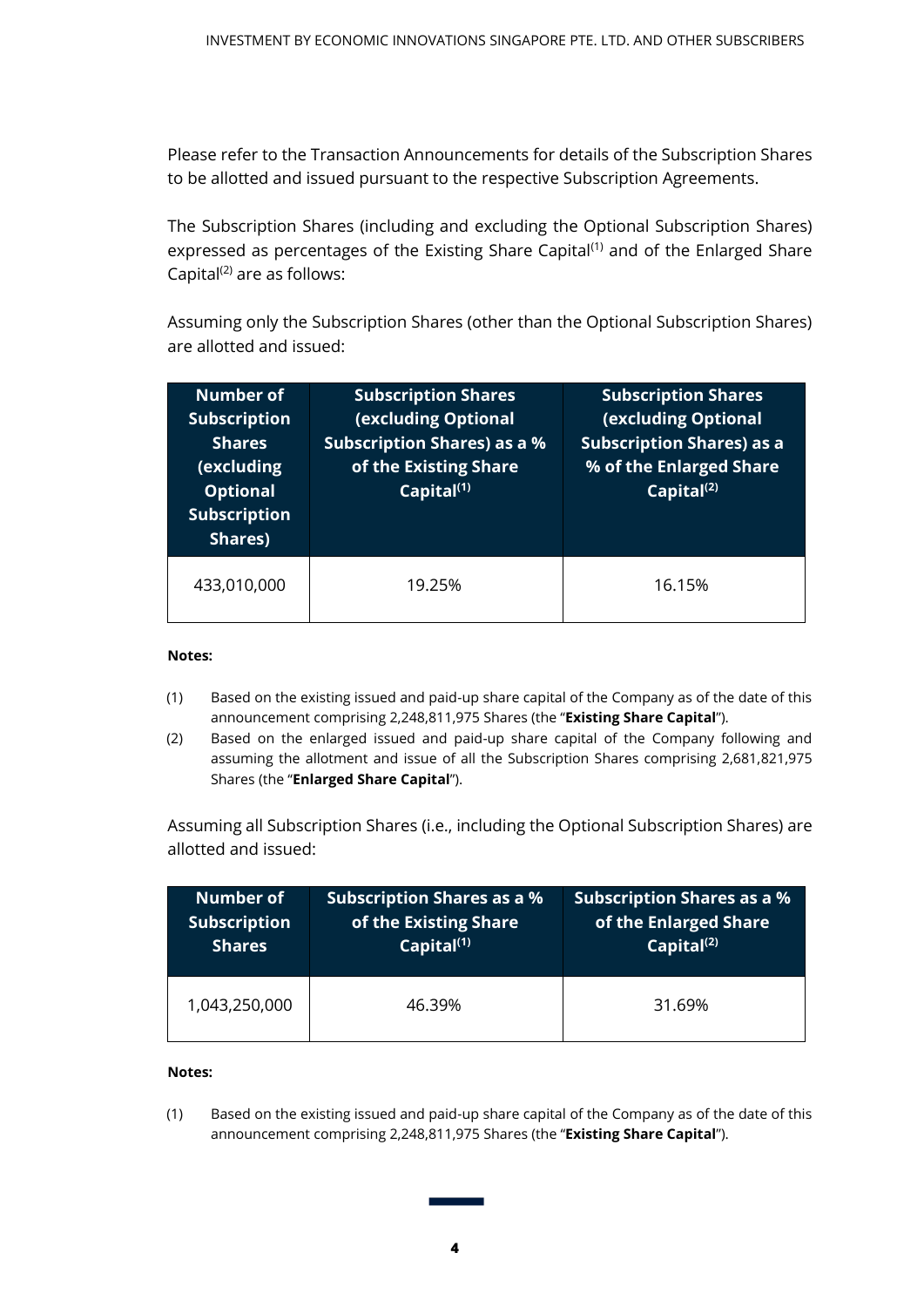(2) Based on the enlarged issued and paid-up share capital of the Company following and assuming the allotment and issue of all the Subscription Shares comprising 3,292,061,975 Shares (the "**Enlarged Share Capital**").

#### 2.2 **The Issue Price**

The issue price of S\$0.0127 per Subscription Share (the "**Issue Price**"), which is uniformly applied to the allotment and issue of the Subscription Shares under the respective Subscription Agreements, represents a discount of approximately 3.79% to the weighted average price ("**VWAP**") for trades done on the Singapore Exchange Securities Trading Limited (the "**SGX-ST**") for the last full market day prior to the date on which the Subscription Agreement was signed. The VWAP was S\$0.0132 per Share.

Based on the Issue Price, the total issue consideration payable for the Subscription Shares (less the Optional Subscription Shares) is **S\$5,499,227** and the total issue consideration payable for the Subscription Shares (including the Optional Subscription Shares) will be **S\$13,249,275**.

### 2.3 **Nature of the Subscription Shares**

The Subscription Shares shall be issued free from all claims, charges, liens and other encumbrances whatsoever and shall rank *pari passu* in all respects with and carry all rights similar to existing Share(s) except that they will not rank for any dividend, right, allotment or other distributions, the record date for which falls on or before the relevant date of completion of the subscription or exercise of the subscription right or warrant (the "**Completion Date**").

## 2.4 **Authority to Issue the Subscription Shares**

(a) In respect of the allotment and issue of the EDIS Subscription Shares, the Placement Shares and the Warrant Shares (upon exercise of the Warrants), the Company proposes to rely on authority granted under the General Share Issue Mandate (as defined and described below):

The Company had, at the annual general meeting of the Company held on 29 September 2021 (the "**2021 AGM**"), resolved that, pursuant to Section 161 of the Companies Act, Cap. 50, of Singapore and the Listing Manual of the SGX-ST (the "**Listing Manual**"), the Directors be authorised to:

- (A) (i) issue Shares in the capital of the Company whether by way of rights, bonus or otherwise;
	- (ii) make or grant offers, agreements or options that might or would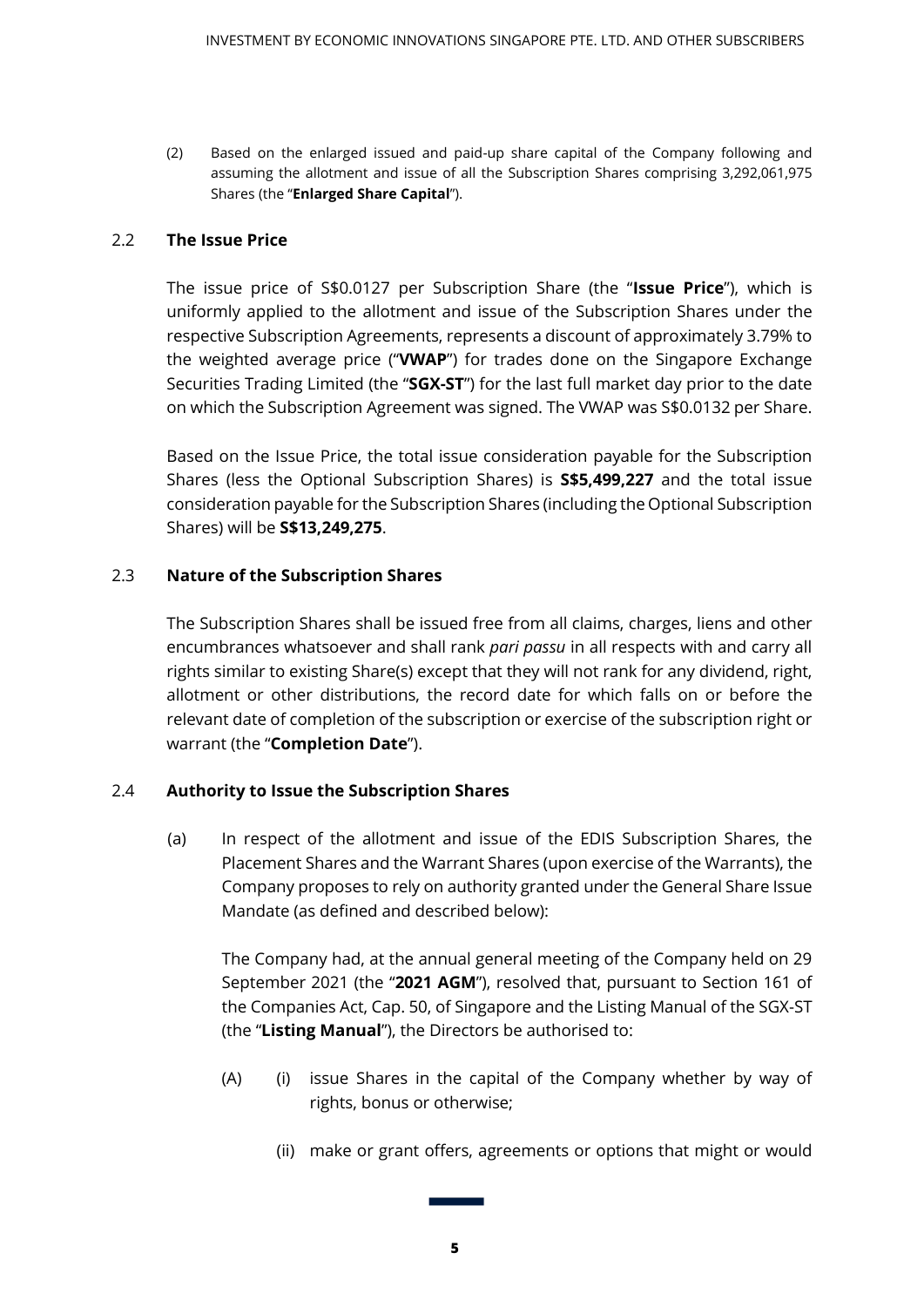require Shares to be issued or other transferable rights to subscribe for or purchase Shares (collectively, "**Instruments**") including but not limited to the creation and issue of warrants, debentures or other instruments convertible into Shares;

- (ii) issue additional Instruments arising from adjustments made to the number of Instruments previously issued in the event of rights, bonus or capitalization issues; and
- (B) notwithstanding the authority conferred by Shareholders may have ceased to be in force, issue shares in pursuance of any Instrument made or granted by the Directors while the authority was in force, provided always that:
	- (i) the aggregate number of Shares to be issued pursuant to this resolution (including Shares to be issued in pursuance of Instruments made or granted pursuant to the resolution) does not exceed 100% of the Company's total number of issued Shares excluding treasury shares, of which the aggregate number of Shares (including Shares to be issued in pursuance of Instruments made or granted pursuant to the resolution) (the 100% limit is permitted under the Enhanced Share Issue Limit permitted by the Singapore Exchange Regulation to support Mainboard issuers during COVID-19 as compared to 50% previously) to be issued other than on a *pro rata* basis to Shareholders does not exceed 20% of the total number of issued Shares excluding treasury shares of the Company, and for the purpose of the resolution, the total number of issued Shares excluding treasury shares shall be the Company's total number of issued Shares excluding treasury shares at the time the resolution is passed, after adjusting for:
		- (I) new Shares arising from the conversion or exercise of convertible securities, or
		- (II) new Shares arising from exercising share options or vesting of share awards outstanding or subsisting at the time this resolution is passed provided the options or awards were granted in compliance with Part Vlll of Chapter 8 of the Listing Manual of the SGX-ST; and
		- (III) such authority shall, unless revoked or varied by the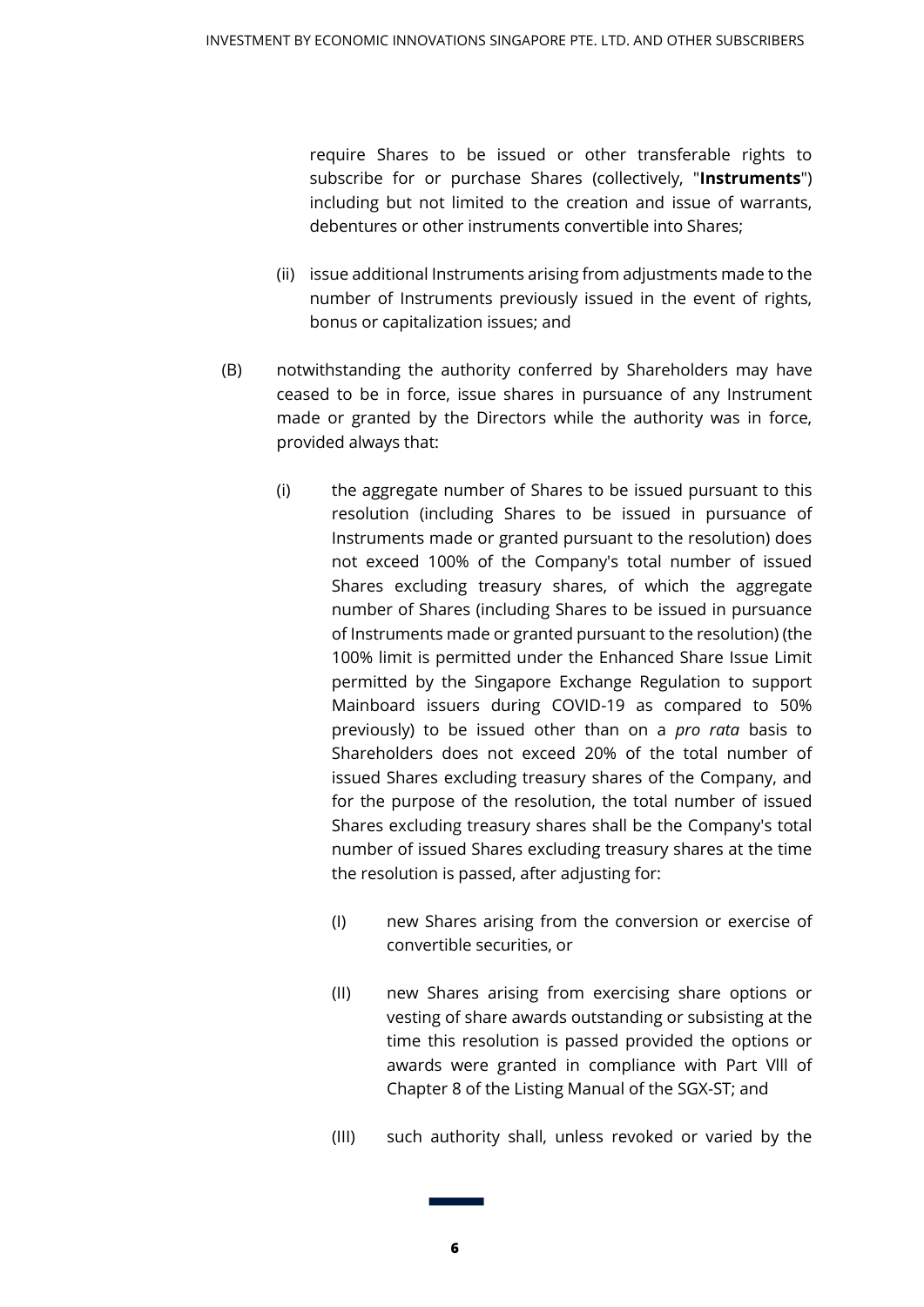Company at a general meeting, continue in force until the conclusion of the next annual general meeting or the date by which the next annual general meeting of the Company is required by law to be held, whichever is the earlier;

(ii) such authority shall, unless revoked or varied by the Company at a general meeting, continue in force until the conclusion of the next annual general meeting or the date by which the next annual general meeting of the Company is required by law to be held, whichever is the earlier,

## (the "**General Share Issue Mandate**").

As at the date of the 2021 AGM, the Company had an issued and paid-up share capital comprising 2,248,811,975 Shares (excluding treasury shares and subsidiary holdings). As at the date of this announcement, no Shares had been issued pursuant to the Share Issue Mandate. Accordingly, up to a total of 2,248,811,975 Shares may be issued pursuant to the Share Issue Mandate, of which the maximum number of Shares that can be issued other than on a *pro rata* basis to Shareholders is 449,762,395 Shares. Therefore, the 449,180,000 Subscription Shares (other than the Optional Subscription Shares, the CKK Optional Subscription Shares and Directors-Employees-Business Associates Subscription Shares) that may be issued to the respective investors pursuant to the relevant Subscription Agreements (on a non-*pro rata* basis) fall within the limits of the Share Issue Mandate.

(b) In respect of the allotment and issue of the EDIS Optional Subscription Shares, the CKK Optional Subscription Shares and the Directors-Employees-Business Associates Subscription Shares, the Company proposes to seek the approval of Shareholders to be obtained at an extraordinary general meeting ("**EGM**") of the Company to be convened. The Company will also be seeking the approval of Shareholders at the EGM for, among others, the issue and allotment of the Directors-Employees-Business Subscription Shares to certain of the subscribers who fall within the categories of persons set out in Rule 812(1) of the Listing Manual.

## 2.5 **Conditions Precedent**

Completion of the subscription of the various Subscription Shares are subject to various conditions precedent, the details whereof are disclosed in the Transaction Announcements appended to this announcement.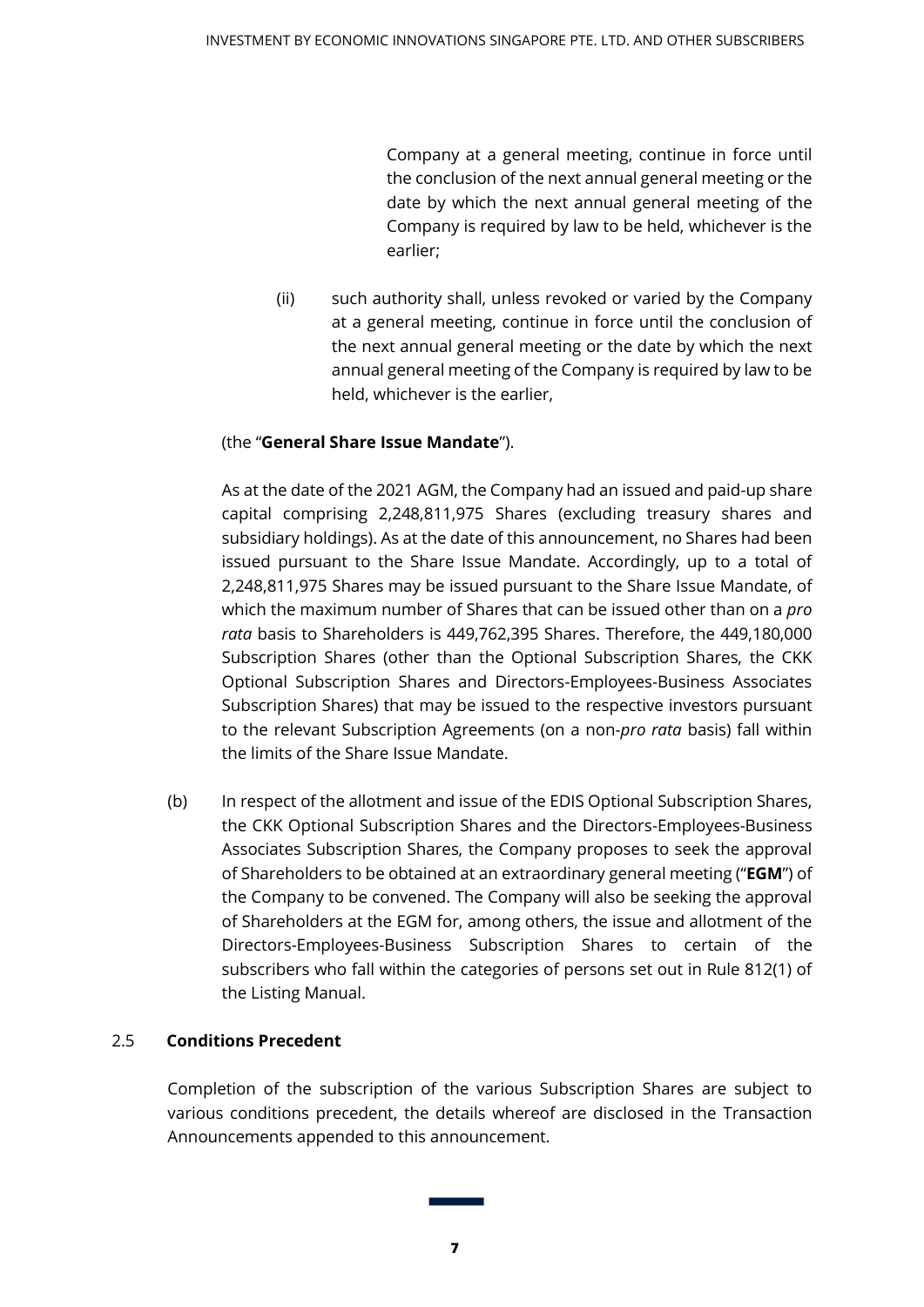#### 2.6 **No Underwriter or Placement Agent**

The Conditional Committed Subscriptions and the Optional Subscriptions are not underwritten and no placement agent has been appointed for both the Conditional Committed Subscriptions and the Optional Subscriptions.

#### 2.7 **Private Placement**

There will not be any prospectus or offer information statement issued in connection with the issue of the Subscription Shares as the foregoing will be undertaken pursuant to the exemption under Section 272B of the Securities and Futures Act (Cap. 289) of Singapore.

#### 2.8 **Additional Listing Application**

The Company will be making applications to the SGX-ST for the listing and quotation of the Subscription Shares on the Mainboard. The Company will make the necessary announcements once the approvals-in-principle for the Subscription Shares have been obtained from the SGX-ST.

#### 2.9 **Board Composition**

#### (a) Prospective Appointment of a Non-Executive Director

Under the terms of the EDIS Subscription Agreement and as a condition to the completion of the subscription of the EDIS Subscription Shares, EDIS is entitled to nominate a person for appointment as a non-executive Director, such appointment taking effect upon completion of such subscription provided that the person nominated is assessed by the nominating committee of the Company ("**Nominating Committee**") as suitable for appointment taking into consideration the recommendations of the Code of Corporate Governance 2018.

In this regard and in anticipation of the completion of the subscription of the EDIS Subscription Shares, EDIS has nominated as well as put forward for the Board's consideration, Mr Chua Chwee Koh, for appointment to the Board as a non-executive and non-independent Director. The Nominating Committee will, in due course, commence its assessment as above-mentioned and will make its recommendations to the Board on the proposed appointment. The Board will make further announcements including the announcement of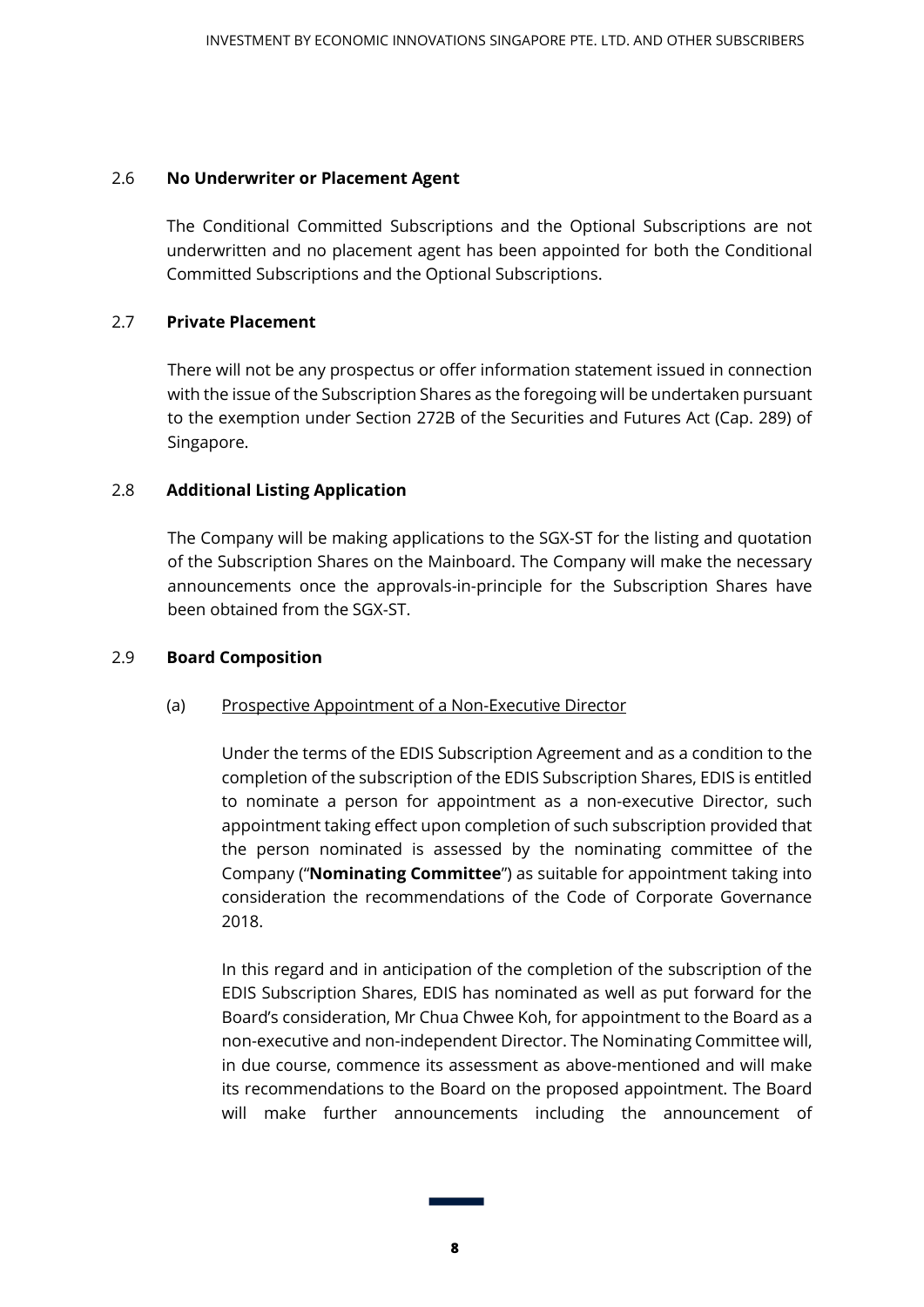appointment in the form as set out in Appendix 7.4.1 to the Listing Manual of the SGX-ST as and when the appointment is approved.

## (b) Board Composition

In connection with the prospective appointment of an additional non-executive and non-independent Director, the Nominating Committee will undertake a review of the composition of the Board and make its recommendations to the Board on its reconstitution as necessary, taking into consideration the Code of Corporate Governance 2018. Further, as part of this review, the Board intends to appoint Mr Tan Khai Pang as the Chief Executive Officer with Dr Colin Chan Kum Lok retaining his appointment as the Executive Chairman for the time being with a view towards transitioning Dr Chan into a non-executive position after (1) year, which transition shall be in line with the succession plan that the Board intends to put in place in due course.

# **3 INFORMATION ON THE SUBSCRIBERS**

- 3.1 Information on the subscribers under the Subscription Agreements including their identities can be found in the Transaction Announcements appended to this announcement.
- 3.2 The rationale undergirding each subscriber's agreement to subscribe for the Subscription Shares (including, potentially, the Optional Subscription Shares) has similarly been disclosed in the Transaction Announcements appended to this announcement.
- 3.3 Based on the confirmation received from each subscriber (other than subscribers under the Directors-Employees-Business Associates Subscription Agreements) and to the best of the Company's knowledge, none of such subscriber and, where applicable, its directors as well as substantial shareholders have any connections (including business relationships) with the Company, its Directors and its substantial Shareholders.
- 3.4 Other than the subscribers who are Directors of the Company, each subscriber has further confirmed that it or he is not a person falling within the categories of persons listed in Rule 812 of the SGX-ST Listing Manual.
- 3.5 Each subscriber has also confirmed that it or he will not hold any Subscription Shares, the subscription right and/or the Optional Subscription Shares (as the case may be) in trust or as nominee for other persons.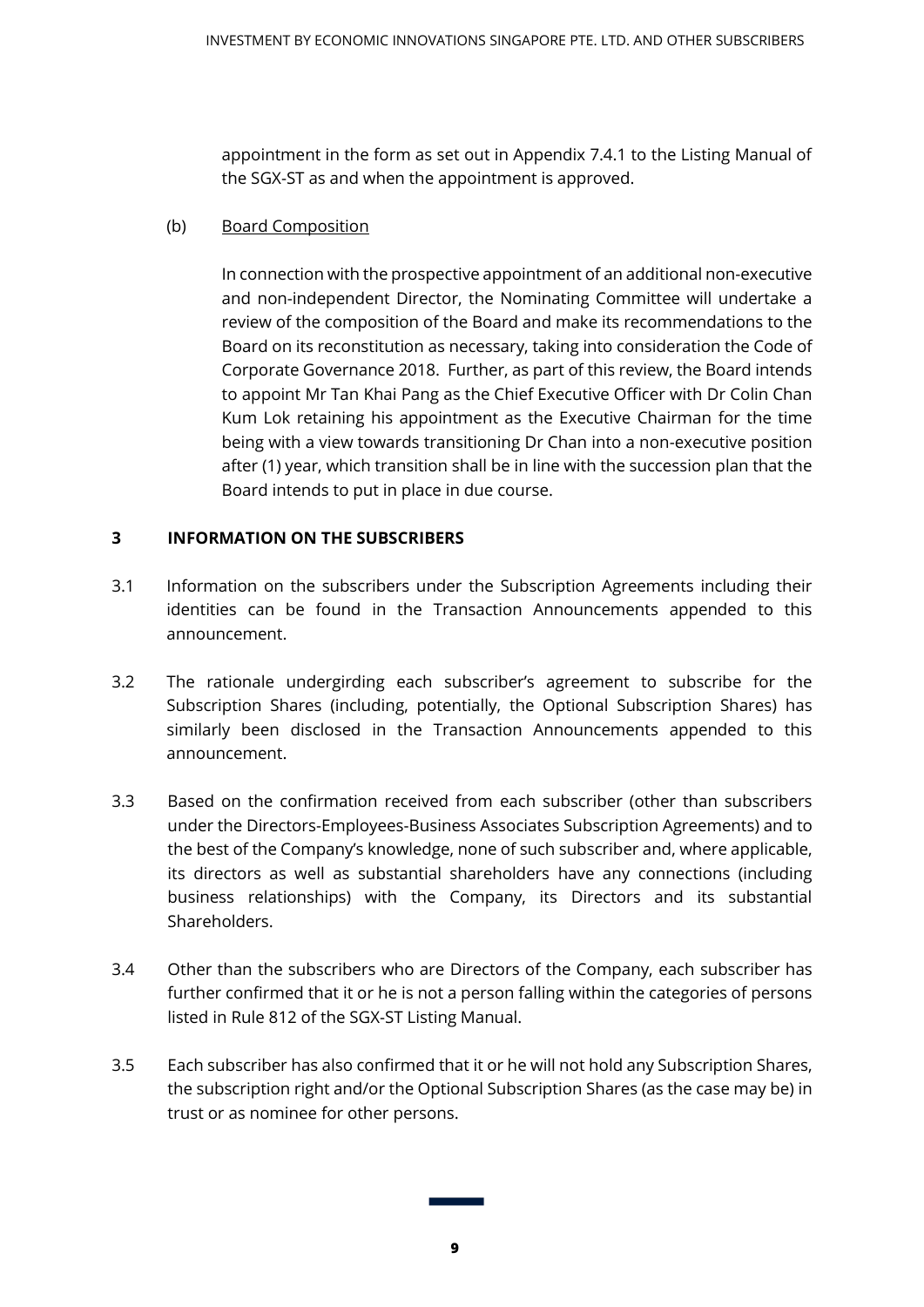### **4 FINANCIAL EFFECTS**

The financial effects of the issue of the Subscription Shares (including and excluding the Optional Subscription Shares) on the Group are prepared based on the latest audited financial statements of the Group (i.e. the audited financial statements for the financial year ended 31 March 2021).

## 4.1 **Earnings per Share ("EPS")**

Assuming the issue of the Subscription Shares (other than the Optional Subscription Shares) had been completed on 1 April 2020, the effect on the Group's EPS for the financial year ended 31 March 2021 would have been as follows:

|                                                                      | As at the date of this<br>announcement | After the issue of the<br><b>Subscription Shares</b><br>(excluding the<br><b>Optional Subscription</b><br>Shares) |
|----------------------------------------------------------------------|----------------------------------------|-------------------------------------------------------------------------------------------------------------------|
| (Loss) After Taxation and<br>Non-Controlling<br>Interests (US\$'000) | (6, 175)                               | (6, 175)                                                                                                          |
| <b>Weighted Average</b><br>Number of Shares                          | 2,248,811,975                          | 2,681,821,975                                                                                                     |
| EPS (US cents)                                                       | (0.27)                                 | (0.23)                                                                                                            |

Assuming the issue of the Subscription Shares (including the Optional Subscription Shares) had been completed on 1 April 2020, the effect on the Group's EPS for the financial year ended 31 March 2021 would have been as follows:

|                                                                      | As at the date of this<br>announcement | After the issue of the<br><b>Subscription Shares</b><br>(including the<br><b>Optional Subscription</b><br>Shares) |
|----------------------------------------------------------------------|----------------------------------------|-------------------------------------------------------------------------------------------------------------------|
| (Loss) After Taxation and<br>Non-Controlling<br>Interests (US\$'000) | (6, 175)                               | (6, 175)                                                                                                          |
| Weighted Average<br>Number of Shares                                 | 2,248,811,975                          | 3,292,061,975                                                                                                     |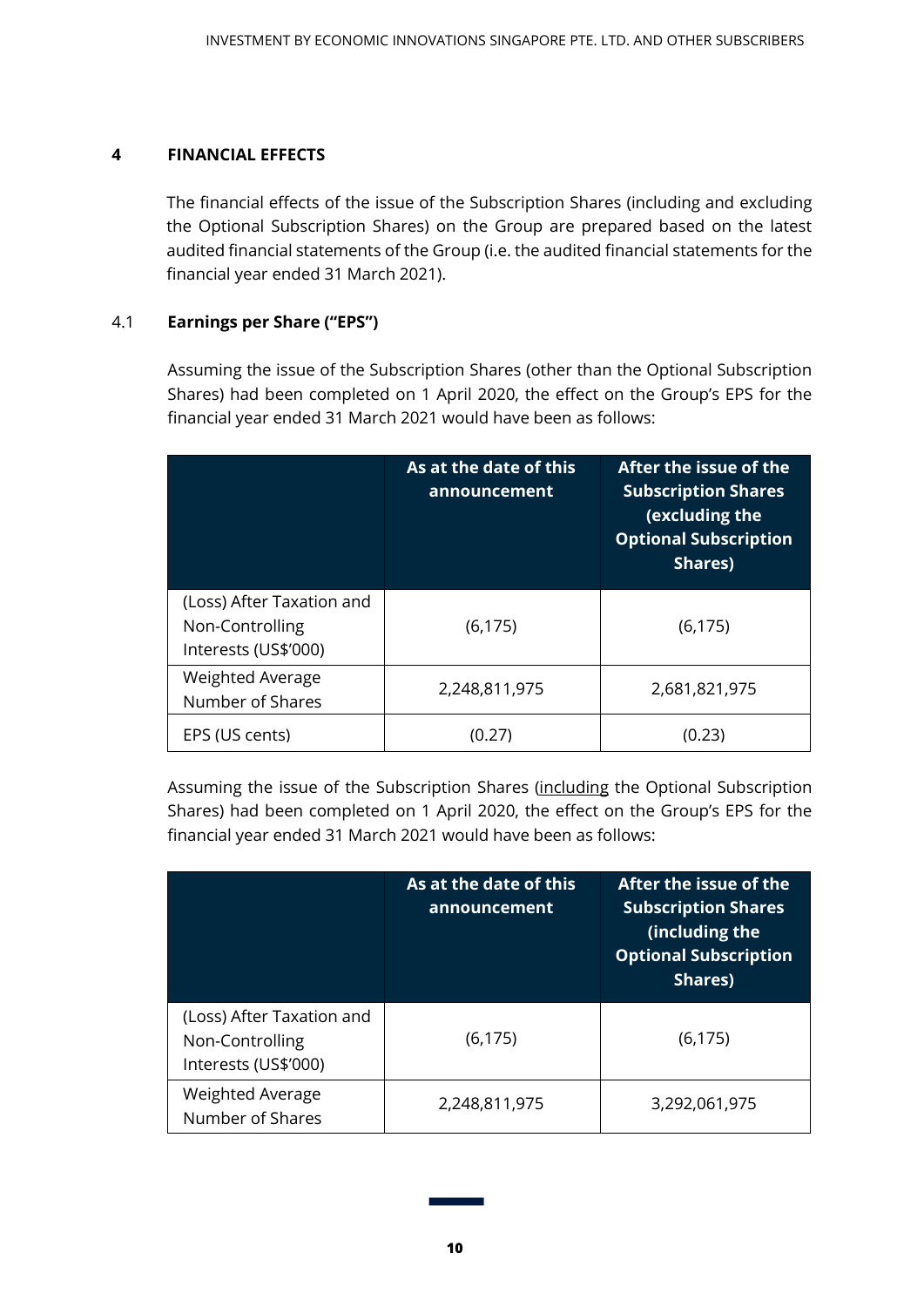|                | As at the date of this<br>announcement | After the issue of the<br><b>Subscription Shares</b><br>(including the<br><b>Optional Subscription</b><br>Shares) |
|----------------|----------------------------------------|-------------------------------------------------------------------------------------------------------------------|
| EPS (US cents) | (0.27)                                 | (0.19)                                                                                                            |

## 4.2 **Net Tangible Assets ("NTA")(1)**

Assuming the issue of the Subscription Shares (other than the Optional Subscription Shares) had been completed on 31 March 2021, the effect on the Group's NTA for the financial year ended 31 March 2021 would have been as follows:

|                                                            | As at the date of<br>this announcement | After the issue of the<br><b>Subscription Shares</b><br>(excluding the Optional<br><b>Subscription Shares)</b> |
|------------------------------------------------------------|----------------------------------------|----------------------------------------------------------------------------------------------------------------|
| $NTA^{(1)}$ attributable to the<br>Shareholders (US\$'000) | (1,779)                                | 2,010                                                                                                          |
| Number of Shares                                           | 2,248,811,975                          | 2,681,821,975                                                                                                  |
| NTA per Share (US cents)                                   | (0.08)                                 | 0.07                                                                                                           |

Assuming the issue of the Subscription Shares (including the Optional Subscription Shares) had been completed on 31 March 2021, the effect on the Group's NTA for the financial year ended 31 March 2021 would have been as follows:

|                                                            | As at the date of<br>this announcement | After the issue of the<br><b>Subscription Shares</b><br>(including the Optional<br><b>Subscription Shares)</b> |
|------------------------------------------------------------|----------------------------------------|----------------------------------------------------------------------------------------------------------------|
| $NTA^{(1)}$ attributable to the<br>Shareholders (US\$'000) | (1,779)                                | 7,450                                                                                                          |
| Number of Shares                                           | 2,248,811,975                          | 3,292,061,975                                                                                                  |
| NTA per Share (US cents)                                   | (0.08)                                 | 0.23                                                                                                           |

#### **Note:**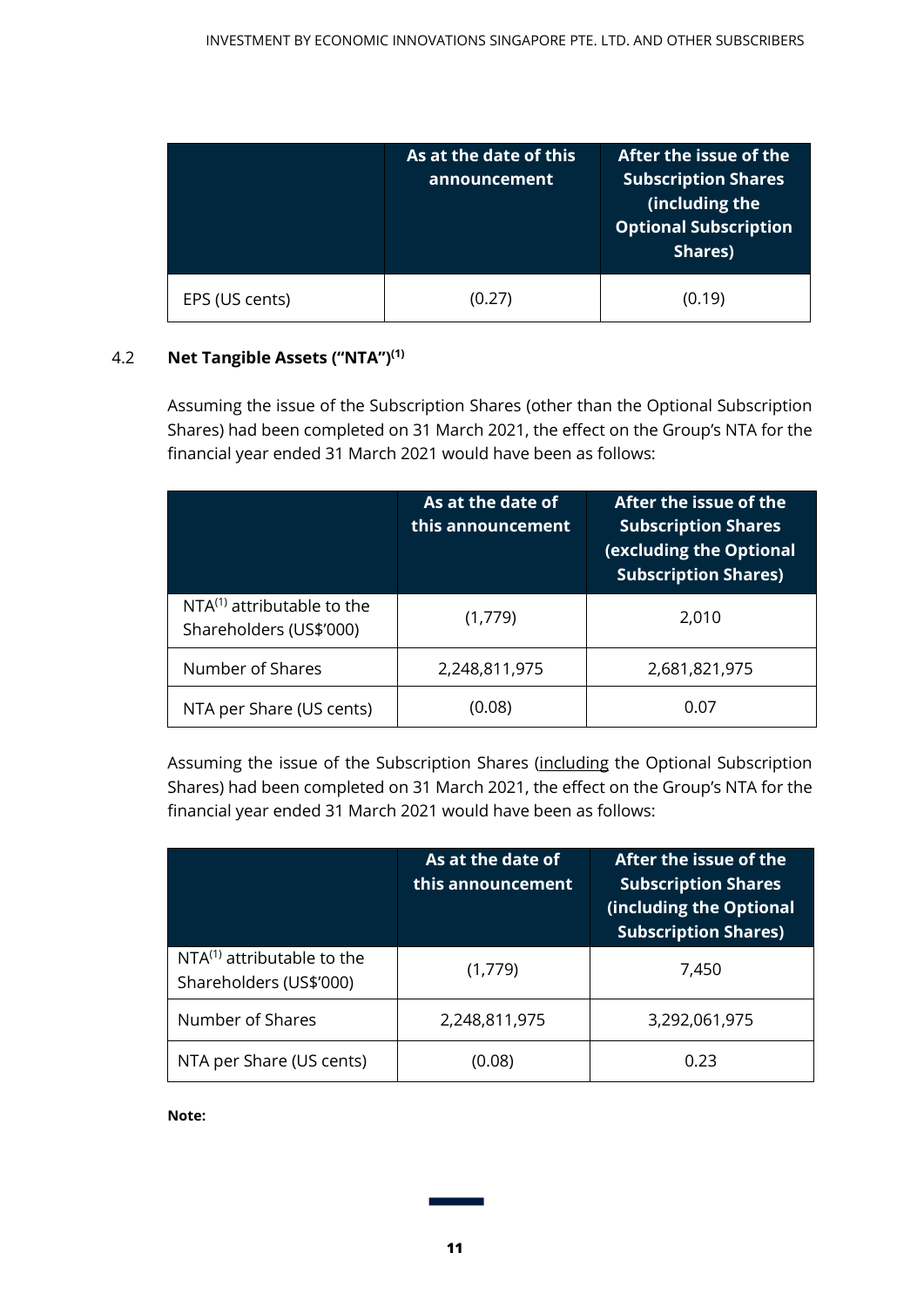(1) NTA means total assets less sum of total liabilities, non-controlling interest and intangible assets (net of non-controlling interest).

#### 4.3 **Net Gearing**

Assuming the issue of the Subscription Shares (excluding the Optional Subscription Shares) had been completed on 31 March 2021, the effect on the Group's net gearing for the financial year ended 31 March 2021 would have been as follows:

|                                 | As at the date of<br>this<br>announcement | After the issue of the<br><b>Subscription Shares</b><br>(excluding the<br><b>Optional Subscription</b><br>Shares) |
|---------------------------------|-------------------------------------------|-------------------------------------------------------------------------------------------------------------------|
| Total net borrowings (US\$'000) | 6,453                                     | 6,453                                                                                                             |
| Total equity (US\$'000)         | 7,862                                     | 11,651                                                                                                            |
| Net gearing (times) $(1)$       | 0.82                                      | 0.55                                                                                                              |

#### **Note:**

(1) Net gearing = (Gross borrowings – Cash)/Total equity.

Assuming the issue of the Subscription Shares (including the Optional Subscription Shares) had been completed on 31 March 2021, the effect on the Group's net gearing for the financial year ended 31 March 2021 would have been as follows:

|                                 | As at the date of<br>this<br>announcement | After the issue of the<br><b>Subscription Shares</b><br>(including the<br><b>Optional Subscription</b><br>Shares) |
|---------------------------------|-------------------------------------------|-------------------------------------------------------------------------------------------------------------------|
| Total net borrowings (US\$'000) | 6,453                                     | 6,453                                                                                                             |
| Total equity (US\$'000)         | 7,862                                     | 17,091                                                                                                            |
| Net gearing (times) $(1)$       | 0.82                                      | 0.38                                                                                                              |

#### **Note:**

(1) Net gearing = (Gross borrowings – Cash)/Total equity.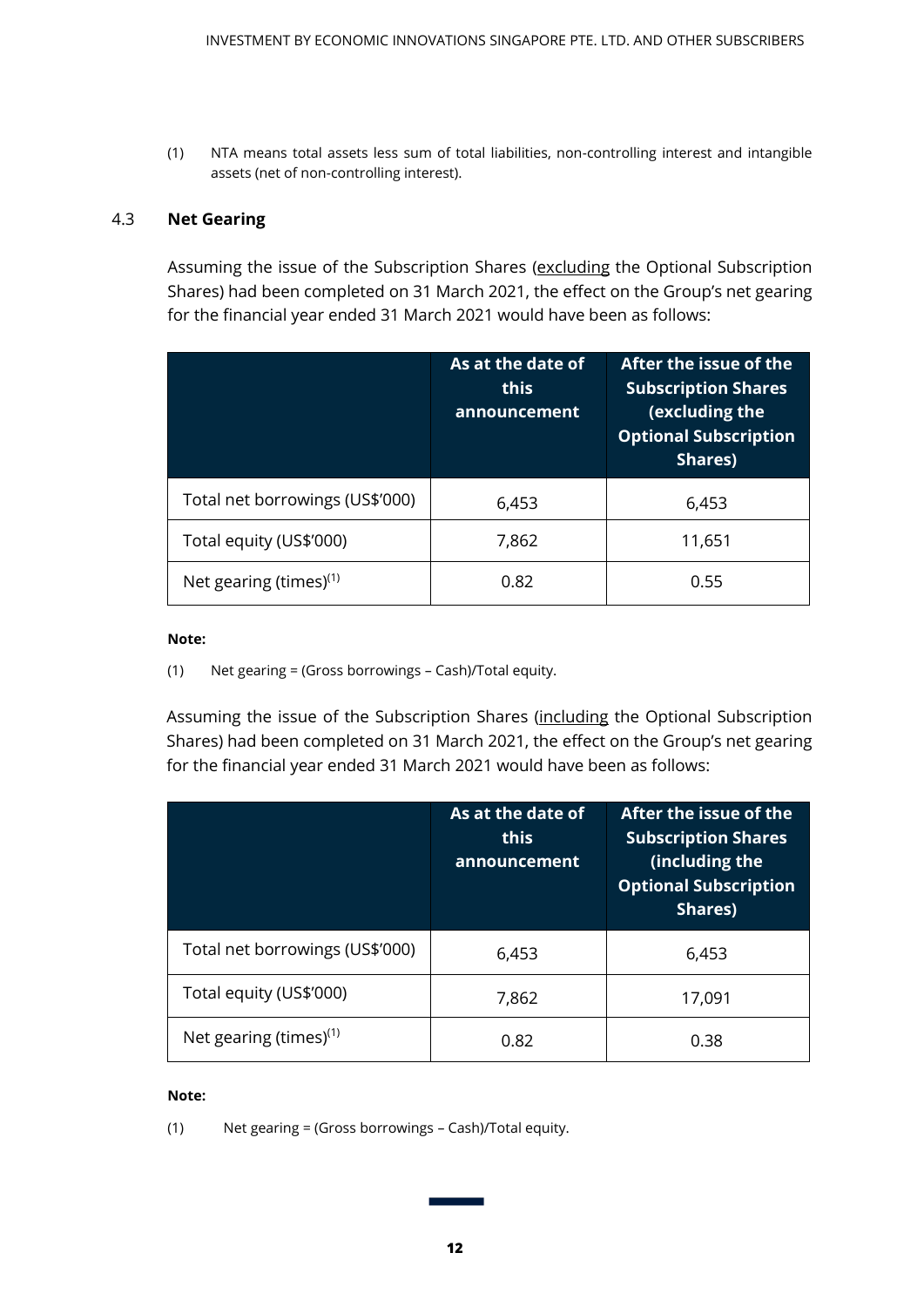### **5 USE OF PROCEEDS**

- 5.1 The Company has decided to undertake the fund raising exercise as described above and offer the Subscription Shares to the investors and subscribers for subscription so as to raise funds to retire borrowings, provide liquidity to the Group's working capital, develop new products and technologies and for business expansion.
- 5.2 The estimated net proceeds from the allotment and issue of the Subscription Shares (excluding the Optional Subscription Shares) after deducting expenses incurred in connection with the such allotment and issue is expected to amount to approximately S\$5.2 million (the "**Committed Subscription Net Proceeds**").
- 5.3 The estimated net proceeds from the allotment and issue of the Subscription Shares (including the Optional Subscription Shares) after deducting expenses incurred in connection with such allotment and issue is expected to amount to approximately S\$7.4 million (the "**Committed and Optional Subscription Net Proceeds**").
- 5.4 On the assumption that the Company receives only the Committed Subscription Net Proceeds, the Company intends to deploy the Committed Subscription Net Proceeds in the following proportions:

| Use of net proceeds                                                                                                                                | <b>Proportion (%)</b> | <b>Amount of</b><br><b>Committed</b><br><b>Subscription Net</b><br>Proceeds (S\$'000) |
|----------------------------------------------------------------------------------------------------------------------------------------------------|-----------------------|---------------------------------------------------------------------------------------|
| Repayment of borrowings                                                                                                                            | 44.2                  | 2,300                                                                                 |
| Payment of payables                                                                                                                                | 19.2                  | 1,000                                                                                 |
| Working capital of the Group<br>(including materials and testing<br>costs, marketing and administrative<br>expenses) and for business<br>expansion | 36.6                  | 1,900                                                                                 |
| Total                                                                                                                                              | 100.0%                | 5.200                                                                                 |

5.5 On the assumption that the Company receives the Committed and Optional Subscription Net Proceeds in full, the Company intends to deploy the Committed and Optional Subscription Net Proceeds in the following proportions: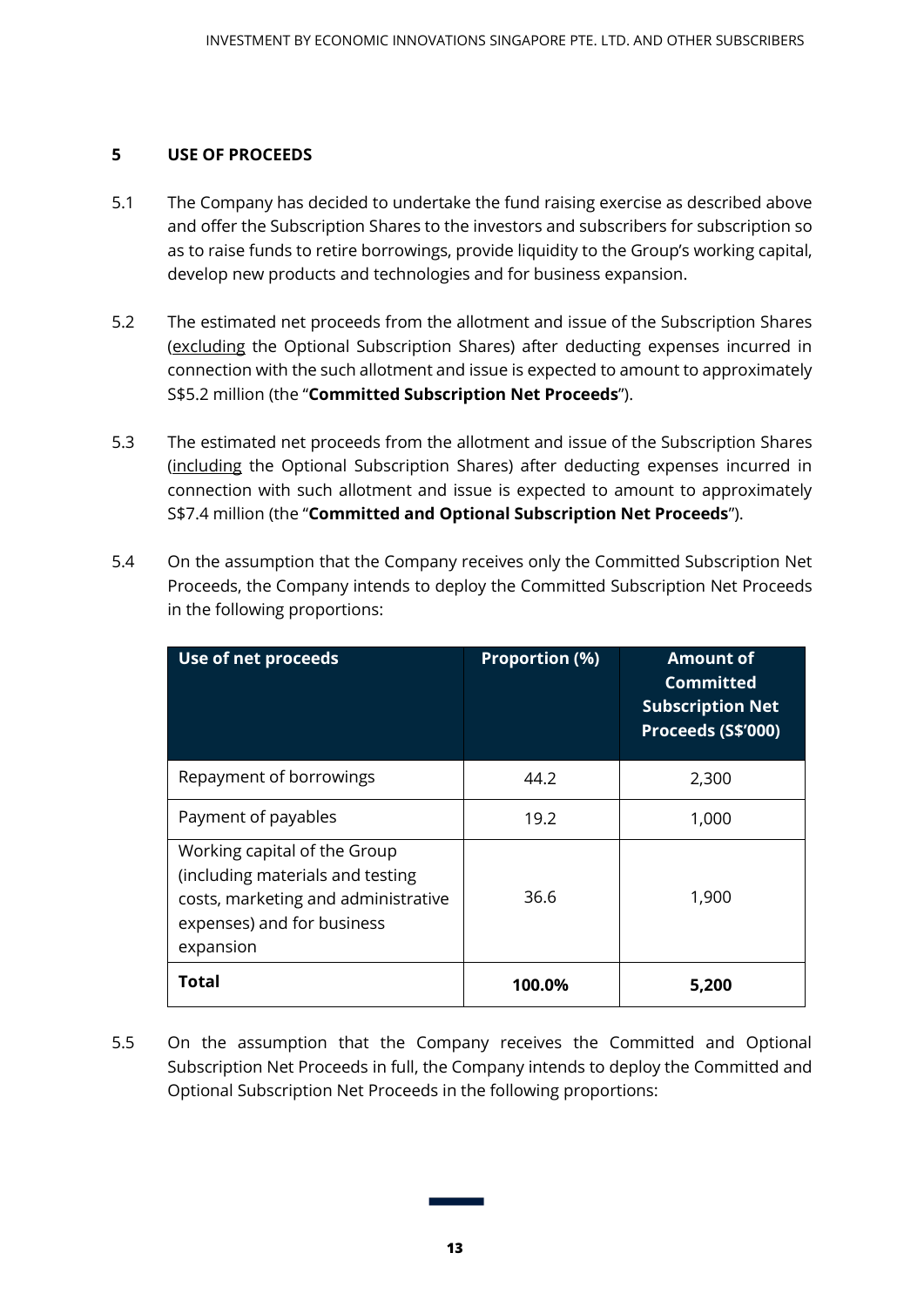| Use of net proceeds                                                                                                                                | <b>Proportion (%)</b> | <b>Amount of</b><br><b>Committed and</b><br><b>Optional</b><br><b>Subscription Net</b><br>Proceeds (S\$'000) |
|----------------------------------------------------------------------------------------------------------------------------------------------------|-----------------------|--------------------------------------------------------------------------------------------------------------|
| Repayment of borrowings                                                                                                                            | 41.3                  | 5,200                                                                                                        |
| Payment of payables                                                                                                                                | 19.8                  | 2,500                                                                                                        |
| Working capital of the Group<br>(including materials and testing<br>costs, marketing and administrative<br>expenses) and for business<br>expansion | 38.9                  | 4,900                                                                                                        |
| Total                                                                                                                                              | 100.0%                | 12,600                                                                                                       |

## **6 INTERESTS OF DIRECTORS AND SUBSTANTIAL SHAREHOLDERS**

None of the Directors and substantial Shareholders has any interests, direct or indirect, in the Subscription Shares, the subscription right or warrants, other than in respect of the Directors-Employees-Business Associates Subscription Shares that they have agreed to subscribe for (as disclosed above) and/or through each of their respective shareholding interests, direct and/or indirect, in the Company.

## **7 DOCUMENTS AVAILABLE FOR INSPECTION**

Subject to any applicable control order or regulatory restriction relating to safe distancing which may be issued by the relevant authorities, copies of the Subscription Agreements are available for inspection, strictly by appointment only, at the Company's registered office located at 202 Bedok South Ave 1, #01-11, Singapore 469332 during normal business hours for three (3) months from the date of this announcement. To make an appointment, please send request to [appointment@addvalue.com.sg.](mailto:appointment@addvalue.com.sg)

#### **8 RESPONSIBILITY STATEMENT**

The Directors collectively and individually accept full responsibility for the accuracy of the information given in this announcement and confirm after making all reasonable enquiries, that to the best of their knowledge and belief, this announcement constitutes full and true disclosure of all material facts about the fund raising exercise as described above, the subscriptions envisaged under the Subscription Agreements,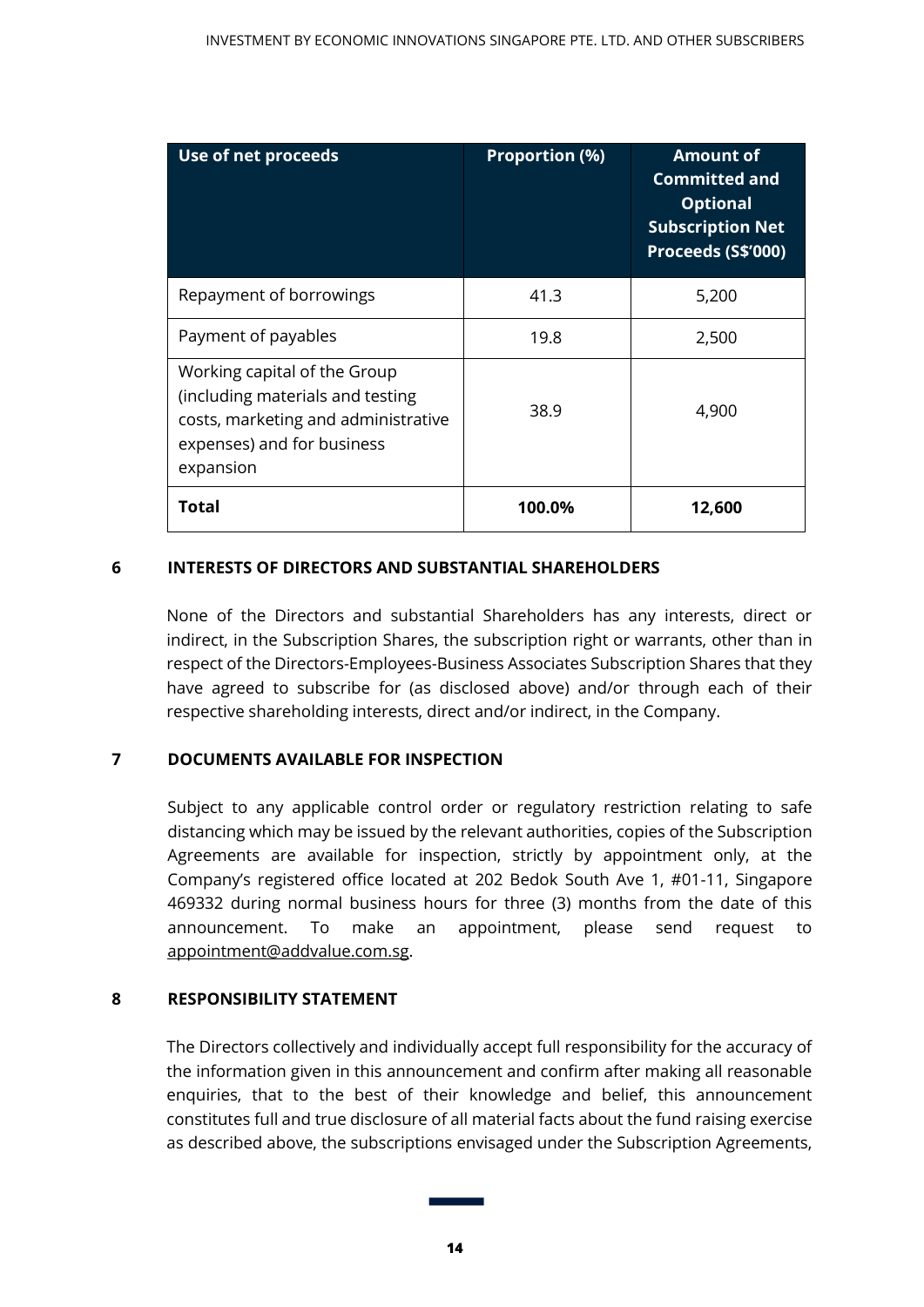the Subscription Shares, the Optional Subscription Shares, the Company and its subsidiaries, and the Directors are not aware of any facts the omission of which would make any statement in this announcement misleading. Where information in the announcement has been extracted from published or otherwise publicly available sources or obtained from a named source, the sole responsibility of the Directors has been to ensure that such information has been accurately and correctly extracted from those sources and/or reproduced in the announcement in its proper form and context.

### **9 CAUTIONARY STATEMENT**

**Shareholders and potential investors are advised to read this announcement and any further announcements by the Company carefully. Shareholders of the Company are advised to refrain from taking any action in respect of their securities that may be prejudicial to their interests, and to exercise caution when dealing or trading in the securities of the Company. Shareholders and potential investors should consult their stockbrokers, bank managers, solicitors, accountants, tax advisers or other professional advisers if they have any doubt about the actions they should take.**

#### **10 FORWARD LOOKING STATEMENTS**

Some of the statements in this announcement constitute "forward-looking statements" that do not directly or exclusively relate to historical facts. These forwardlooking statements reflect the Group's current intentions, plans, expectations, assumptions and beliefs about future events and are subject to risks, uncertainties and other factors, many of which are outside the Group's control. Important factors that could cause actual results to differ materially from the expectations expressed or implied in the forward-looking statements include known and unknown risks and factors such as general economic and business conditions. Because actual results could differ materially from the Group's intentions, plans, expectations, assumptions and beliefs about the future and any negative impacts arising from these issues will affect the performance of the Group's businesses, undue reliance must not be placed on these statements.

#### **11 FURTHER ANNOUNCEMENTS**

Further announcements will be made by the Company in relation to the Subscription as and when appropriate.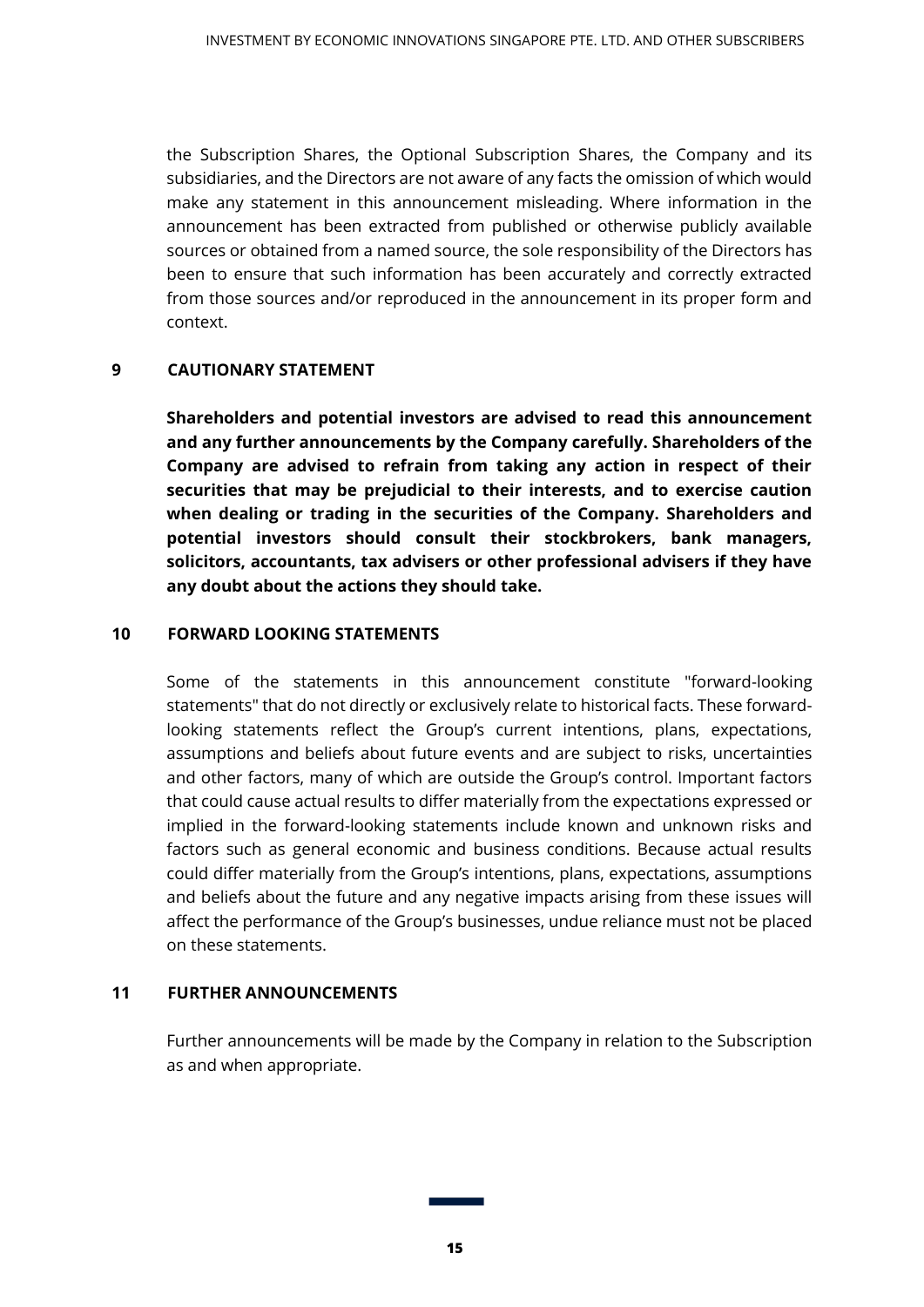#### **BY ORDER OF THE BOARD**

Dr Colin Chan Kum Lok Chairman and CEO

5 December 2021

٦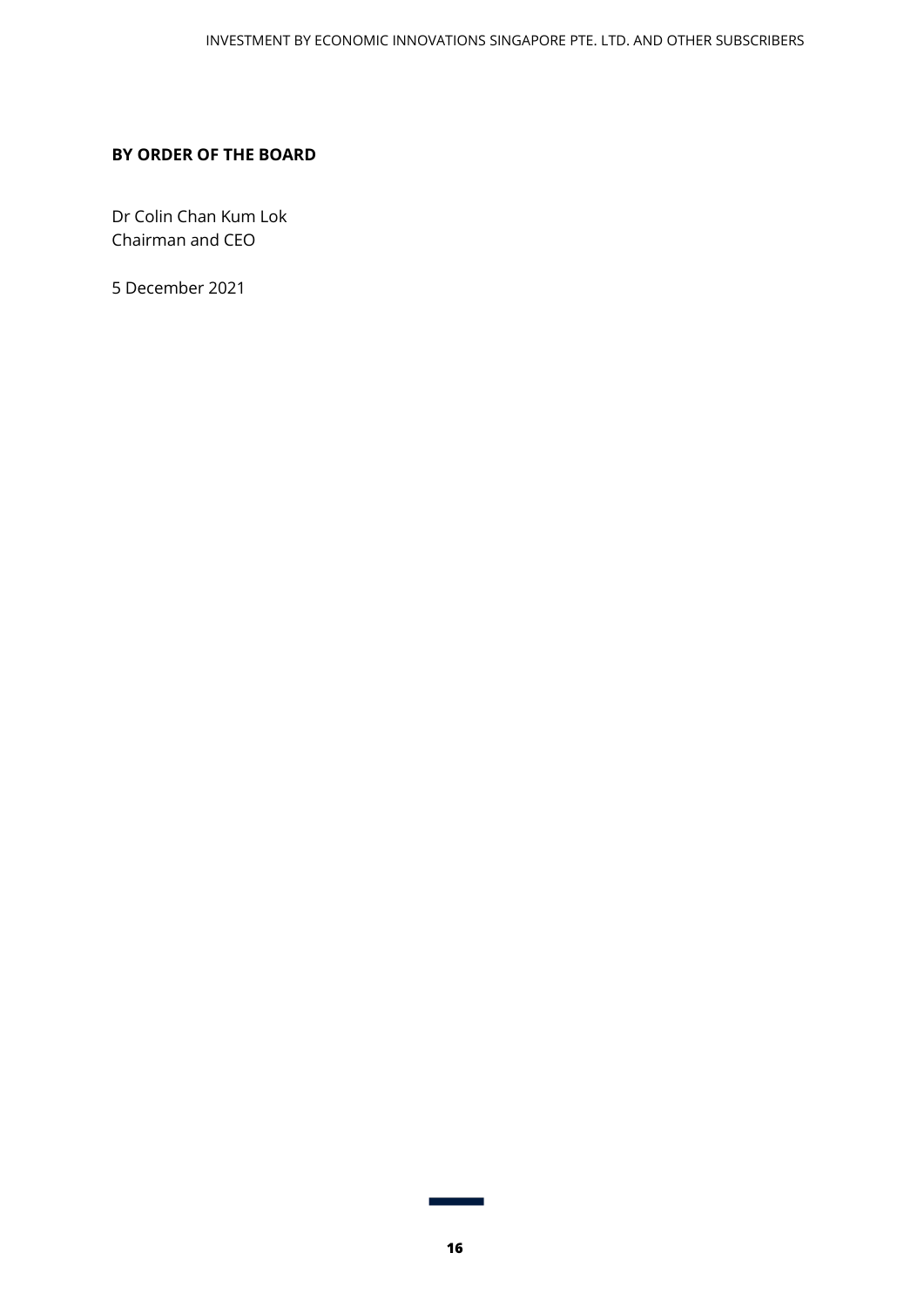

**ADDVALUE SECURED FUNDING FOR UP TO S\$13.25 MILLION (COMPRISING S\$5.50 MILLION CONDITIONAL COMMITTED FUNDING AND A FURTHER POTENTIAL FUNDING OF S\$7.75 MILLION) FROM INVESTORS (INCLUDING THE LEAD INVESTOR, ECONOMIC DEVELOPMENT INNOVATIONS SINGAPORE PTE LTD) IN STRENGTHENING ITS FINANCIALS AND ENHANCING ITS PROSPECTS**

**Singapore, 5 December 2021 –** Singapore Exchange Mainboard-listed Addvalue Technologies Ltd ("**Addvalue**" or the "**Company**"), a leading player in the mobile satellite communications industry, announced that it has secured funding for up to S\$13.25 million (comprising conditional committed funding of S\$5.50 million and a potential further funding of S\$7.75 million) (the "**Funding**") from an array of investors (collectively, the "**Investors**") (including certain creditors and staff of the Company and its subsidiaries (the "**Group**") and all the directors of the Company (the "**Directors**")). The lead Investor for this funding round is Economic Development Innovations Singapore Pte Ltd ("**EDIS**") which has entered into subscription agreements that enable it to fund the Company with up to S\$5 million, subject to conditions.

## *Background leading to the Funding*

Subsequent to 20 November 2021, the date when the Company announced its entry into a conditional subscription agreement with PT. Tron Asia Pasifik ("**Tron**") for the issue and allotment of 2,340,000,000 new ordinary shares in the capital of the Company (the "**Shares**") to Tron at an issue price of S\$0.0127 each (the "**Tron Conditional Placement**"), Tron requested for an extension of time for it to fulfil certain key conditions precedent to the Tron Conditional Placement. As the Company would like to conclude its fund raising exercise expeditiously, it revisited some of the potential investors which it has had been in active discussion previously concerning its funding needs. One of whom, EDIS, responded with a keen interest to be a lead investor in continuing and spearheading the fund raising exercise of the Company. The Company subsequently responded to Tron that any funding to be so raised with it following the extension sought would need to be renegotiated as a new deal with the Tron Conditional Placement to be terminated for the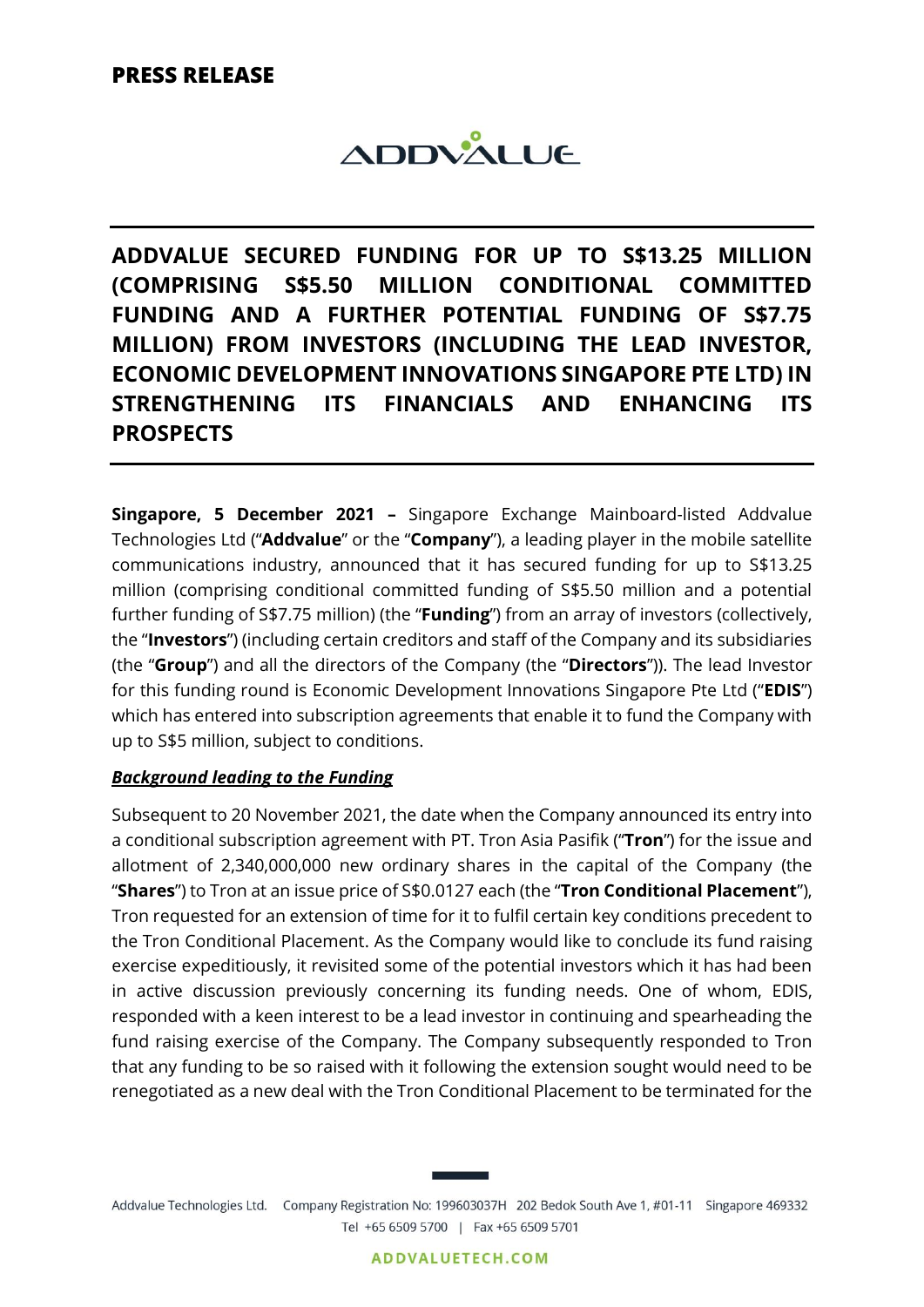time being. Tron had accepted the Company's position and confirmed that it had no objection to the Company admitting EDIS and the other Investors for the Funding.

## *The Funding*

The Funding, which is aimed to strengthen the financial position of the Group and enhance its business prospects, is structured to be implemented as follows:

- 1. up to a total of 449,180,000 new Shares to be allotted and issued in reliance on the general share issue mandate procured by the Company from its shareholders (the "**Shareholders**") on 29 September 2021 (the "**GM Tranche**"); and
- 2. up to a total of 594,070,000 new Shares to be allotted and issued in reliance on a specific share issue mandate to be procured by the Company from Shareholders at an extraordinary general meeting to be convened (the "**EGM Tranche**"),

as further detailed below:

| <b>Investors</b>                                | <b>Reference</b>                   | Via GM<br><b>Tranche</b> | Via EGM<br><b>Tranche</b> | <b>Total</b>  |
|-------------------------------------------------|------------------------------------|--------------------------|---------------------------|---------------|
|                                                 |                                    | Up to S\$ mil            | Up to S\$ mil             | Up to S\$ mil |
| EDIS, the lead Investor                         | Announcement $1/4^{(1)(2)}$        | 1.0                      | 4.0                       | 5.0           |
| Other Investors                                 | Announcement 2/4 <sup>(1)(2)</sup> | 2.7                      |                           | 2.7           |
| Alan Wang Yu Huei, a key creditor of the Group  | Announcement 2/4 <sup>(1)(2)</sup> | 2.0                      |                           | 2.0           |
| Cheng Kwee Kiang, a key creditor of the Group   | Announcement 3/4 <sup>(1)(2)</sup> |                          | 1.4                       | 1.4           |
| <b>Directors</b>                                | Announcement 4/4 <sup>(1)(2)</sup> |                          | 1.1                       | 1.1           |
| Staff, a creditor and a consultant of the Group | Announcement 4/4 <sup>(1)(2)</sup> |                          | 1.0                       | 1.0           |
| <b>Total</b>                                    |                                    | 5.7                      | 7.5                       | 13.2          |

#### **Notes:**

- (1) The above table is to be considered and read in conjunction with the announcements appended to this press release and marked as **Omnibus Announcement** which in turn refers to four specific announcements on the various subscription agreements entered into by the Company with the respective Investors (referred to and marked as **Announcement 1/4, Announcement 2/4, Announcement 3/4 and Announcement 4/4** (collectively, the "**Transaction Announcements**")).
- (2) The Funding exercise involves a mixture of investment arrangements and forms. Please refer to the Omnibus Announcement and the respective Transaction Announcements as indicated for further details.

## *Resultant Shareholding Structures of the Company*

Assuming the full subscription and issuance of 449,180,000 new Shares at S\$0.0127 each (the "**Subscription Price**") under the GM Tranche and the full subscription and issuance of 594,070,000 new Shares at the Subscription Price under the EGM Tranche, the resultant shareholding structures of the Company as at the completion of each said tranche will be as follows: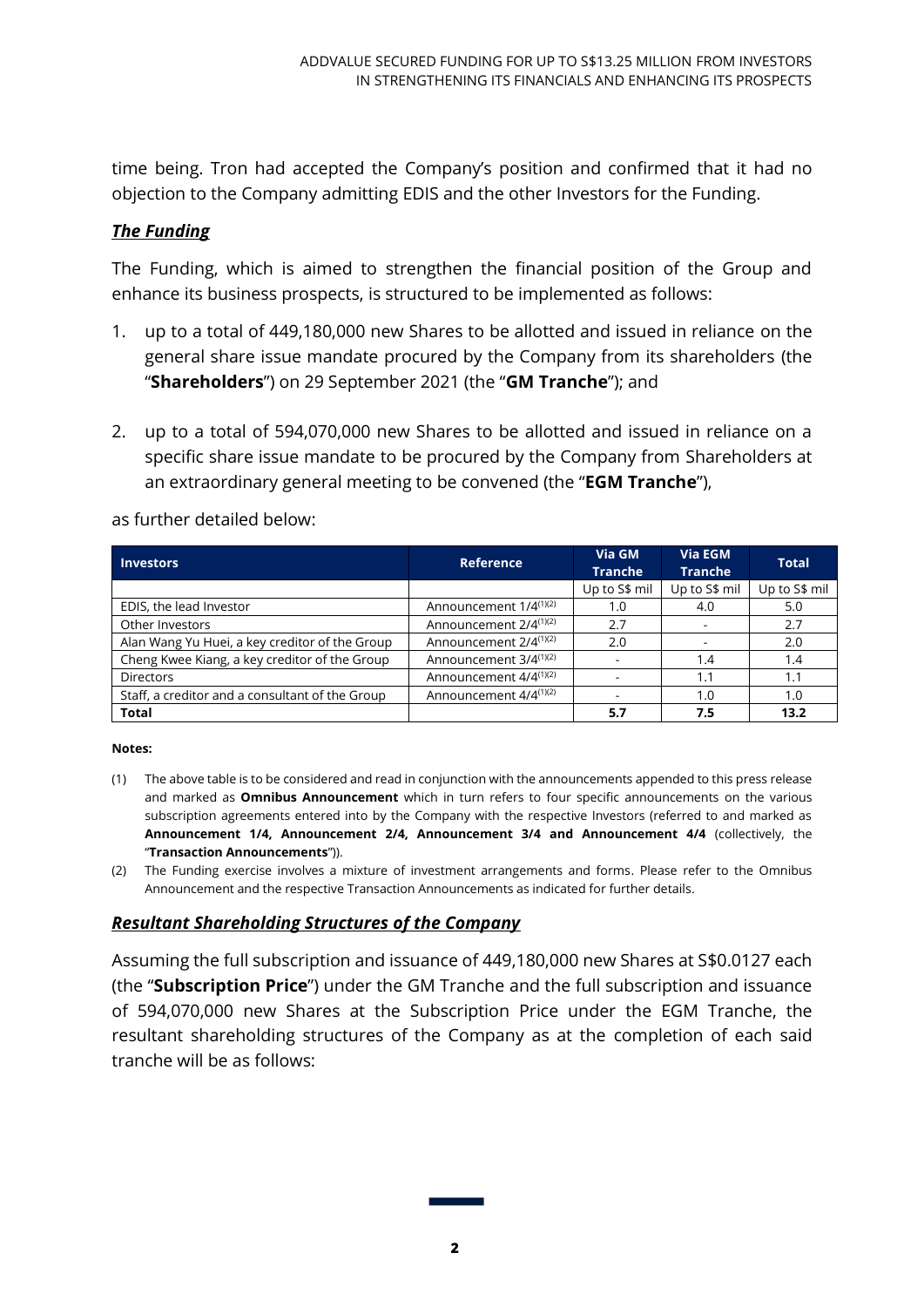| <b>Shareholders</b>                                              | As at 5 Dec 2021 |       | After the completion of<br><b>GM Tranche</b> |       | After the completion of GM<br><b>Tranche and EGM Tranche</b> |       |  |
|------------------------------------------------------------------|------------------|-------|----------------------------------------------|-------|--------------------------------------------------------------|-------|--|
|                                                                  | <b>Shares</b>    | %     | <b>Shares</b>                                | %     | <b>Shares</b>                                                | %     |  |
| <b>Directors</b>                                                 | 143,470,706      | 6.38  | 143,470,706                                  | 5.32  | 230,270,706                                                  | 6.99  |  |
| Staff of the<br>Group                                            | 57,272,100       | 2.55  | 57,272,100                                   | 2.12  | 97,172,100                                                   | 2.95  |  |
| Mr Alan<br>Wang Yu<br>Huei                                       | 9,727,433        | 0.43  | 167,207,433                                  | 6.20  | 167,207,433                                                  | 5.08  |  |
| Mr Cheng<br>Kwee Kiang                                           |                  |       |                                              | ٠     | 110,000,000                                                  | 3.34  |  |
| Rest of the<br><b>Shareholders</b><br>who are not<br>an Investor | 2,019,273,270    | 89.79 | 2,019,273,270                                | 74.84 | 2,019,273,270                                                | 61.34 |  |
| <b>EDIS</b>                                                      |                  |       | 78,700,000                                   | 2.92  | 393,700,000                                                  | 11.96 |  |
| Other<br>Investors                                               | 19,068,466       | 0.85  | 232,068,466                                  | 8.60  | 274,438,466                                                  | 8.34  |  |
| Total                                                            | 2,248,811,975    | 100.0 | 2,697,991,975                                | 100.0 | 3,292,061,975                                                | 100.0 |  |

The Subscription Price represents a discount of about 3.79% to the weighted average share price of the Company of S\$0.0132 as at 26 November 2021, being the last full market day prior to the date on which the relevant subscription agreements were entered into and on which trades were recorded.

As noted in the table above (and assuming the full subscription and issuance of 449,180,000 new Shares at the Subscription Price under the GM Tranche and the full subscription and issuance of 594,070,000 new Shares at the Subscription Price under the EGM Tranche):

- 1. Mr Alan Wang Yu Huei will become a substantial Shareholder of the Company holding a shareholding interest of 6.20% subsequent to the completion of the GM Tranche. Following the completion of the EGM Tranche, Mr Wang will remain a substantial Shareholder of the Company with a shareholding interest of 5.08%; and
- 2. EDIS will become a substantial Shareholder of the Company subsequent to the completion of the EGM Tranche with a shareholding interest of 11.96%.

# *Use of Proceeds of the Funding*

On the assumption that the Investors fully subscribed for all the new Shares offered by the Company in connection with the Funding exercise, the net proceeds of approximately S\$12.6 million from the Funding will be utilised as follows: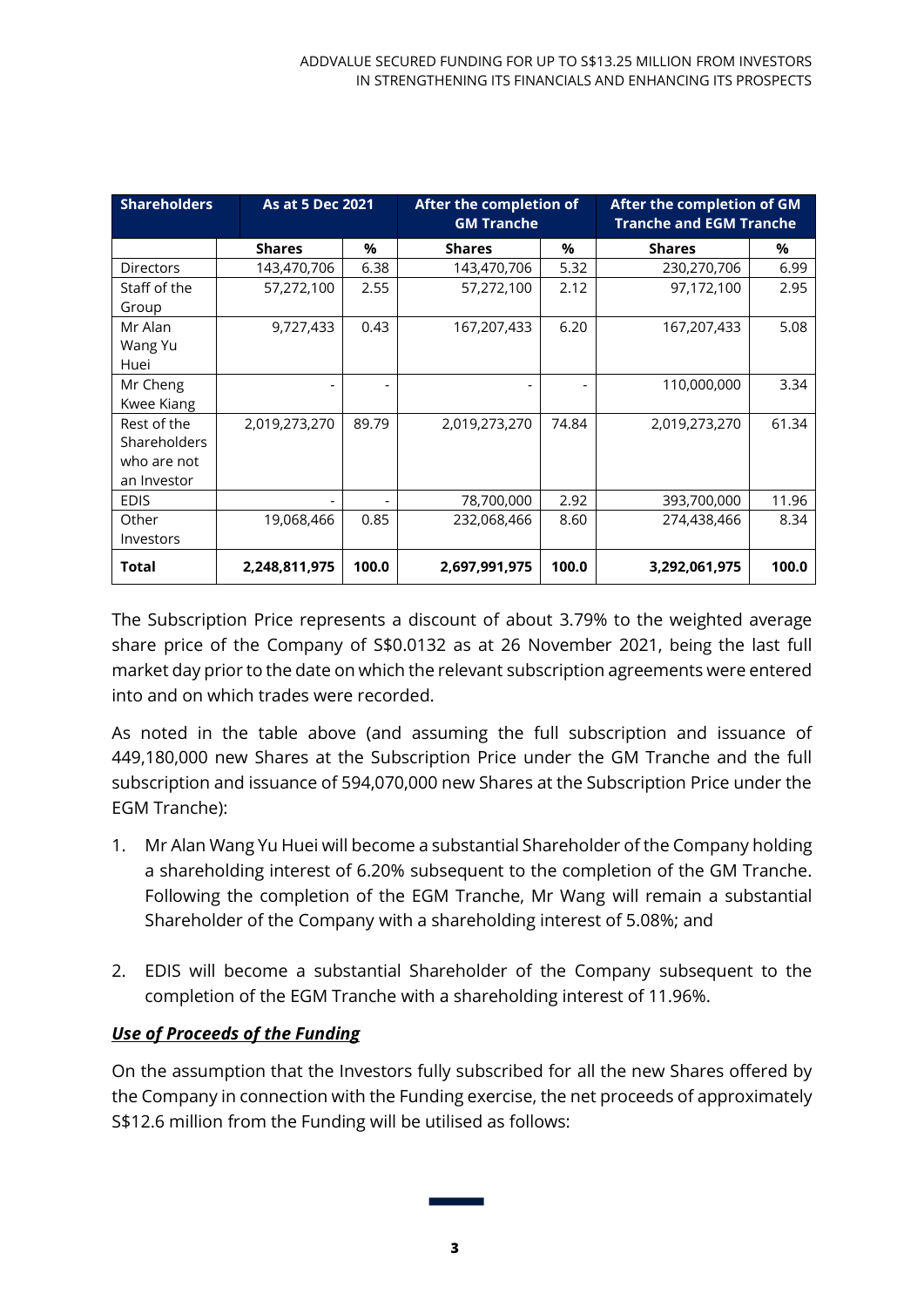| Use of net proceeds from the Funding                                                                                                      | S\$ million |
|-------------------------------------------------------------------------------------------------------------------------------------------|-------------|
| Repayment of borrowings                                                                                                                   | 5.2         |
| Payment of payables                                                                                                                       | 2.5         |
| Working capital of the Group (including materials and testing costs,<br>marketing and administrative expenses) and for business expansion | 4.9         |
| <b>Total</b>                                                                                                                              | 12.6        |

The Funding is expected to vastly strengthen the financial position of the Group. Based on the unaudited financial position of the Group as at 30 September 2021 as announced by the Company on 14 November 2021, on a *proforma* basis, the Funding is expected to significantly improve the financial position, in particular the gearing, of the Group as follows:

|                                      | As at 30 Sep 2021 | As at 30 Sep 2021<br>(Proforma) |
|--------------------------------------|-------------------|---------------------------------|
|                                      | US\$ million      | US\$ million                    |
| <b>Borrowings</b>                    | 6,567             | 3,305                           |
| <b>Total Equity</b>                  | 6,770             | 15,998                          |
| Gearing (%)                          | 97.0%             | 20.7%                           |
| Net Asset Value per Share (US cents) | 0.30              | 0.49                            |

## *EDIS' investment in the Company*

EDIS believes that Addvalue has strong technologies in satellite communications, especially its developments in Inter-satellite Data Relay Services ("**IDRS**").

The team at EDIS will work with the Addvalue management, customers, partners, and fellow Shareholders to support Addvalue as it seeks to make its mark in the space technology industry from Singapore.

In anticipation of EDIS' initial investment, EDIS has nominated and put forward for the consideration of Addvalue, Mr Chua Chwee Koh for appointment as a non-independent and non-executive director to the Board of the Company.

Mr Chua Chwee Koh remarked that: "*With support from EDIS and other Shareholders and upon my appointment, I look forward to working closely with my fellow Directors, the new CEO and a re-energised Addvalue team, to breakout and make Addvalue the global leader in the inter-satellite communication space*".

Dr Colin Chan Kum Lok, Chairman & CEO of Addvalue, commented: "*We are indeed honoured to have EDIS as the lead Investor and are appreciative of the support received from the rest of the Investors in putting together the Funding arrangements within a span of a week.*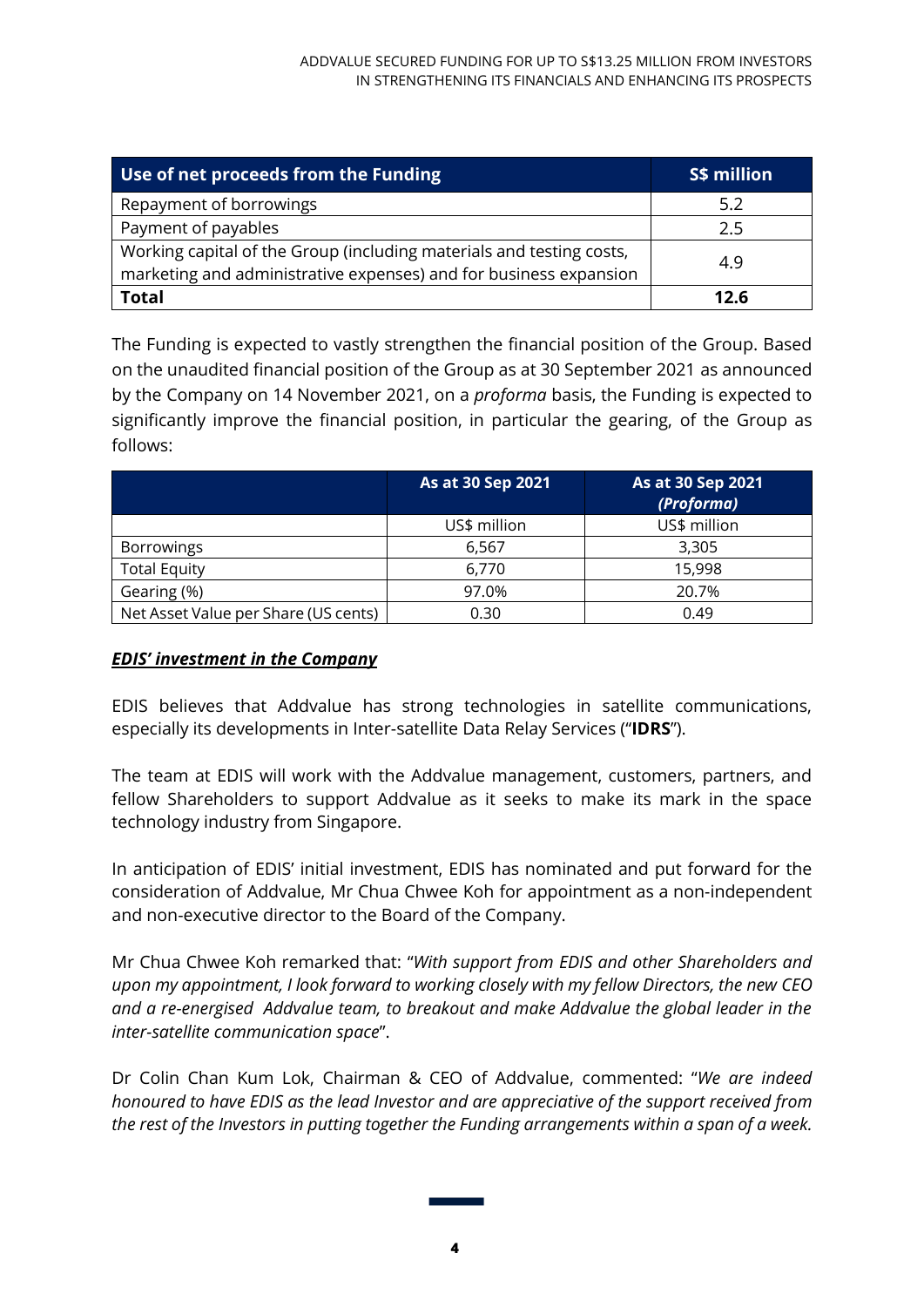*The Funding ensures that adequate cash is made available to meet the needs of the Group in terms of its working capital and its intended business expansion and growth*."

Dr Colin Chan added that: "*Notwithstanding the termination of the Tron Conditional Placement, we will continue to explore with Tron on the business fronts, including but not limited to potential projects, for possible collaborations that will result in a win-win outcome for both.*"

###

**Important Note: The transactions entered into by the Company and described in this press release constitute the whole of the fund raising exercise that was undertaken by the Company on 2 December 2021. The details of each transaction (including the terms and conditions as well as information and background on each of the Investors) are set out in the Omnibus Announcement as well as the respective Transaction Announcements. Accordingly, this press release should be considered and read in conjunction with the Omnibus Announcement and the Transaction Announcements that have been issued by the Company in tandem with the release of this press release.**

## About Addvalue Technologies Ltd

Addvalue Technologies Ltd (A31), a Singapore Exchange Mainboard-listed, is a leading satellite-based communication solutions company. Addvalue provides state-of-the-art communication terminals for use in space, in the air, at sea and on the ground. The company also offers extensive engineering and integration services to its customers. Addvalue's expertise extends far beyond where the world's terrestrial networks end. Whatever the market or application, the company's wide range of satellite-based products and services is sure to offer the right technology to drive enhanced connectivity. For more information, visit www.addvaluetech.com

For additional information, please contact Yee Ping Tan: [yeeping.tan@addvalue.com.sg](mailto:yeeping.tan@addvalue.com.sg)

# About Economic Development Innovations Singapore Pte Ltd

EDIS is a privately-owned investment and development firm. It acquires, invests in and manages businesses that develop specialized solutions to address the needs of the digital economy in areas such as tech, education and job creation. Its investments seek to create positive economic impact and long-term value for its partners.

Please refer to [www.edis.sg](http://www.edis.sg/) for more information